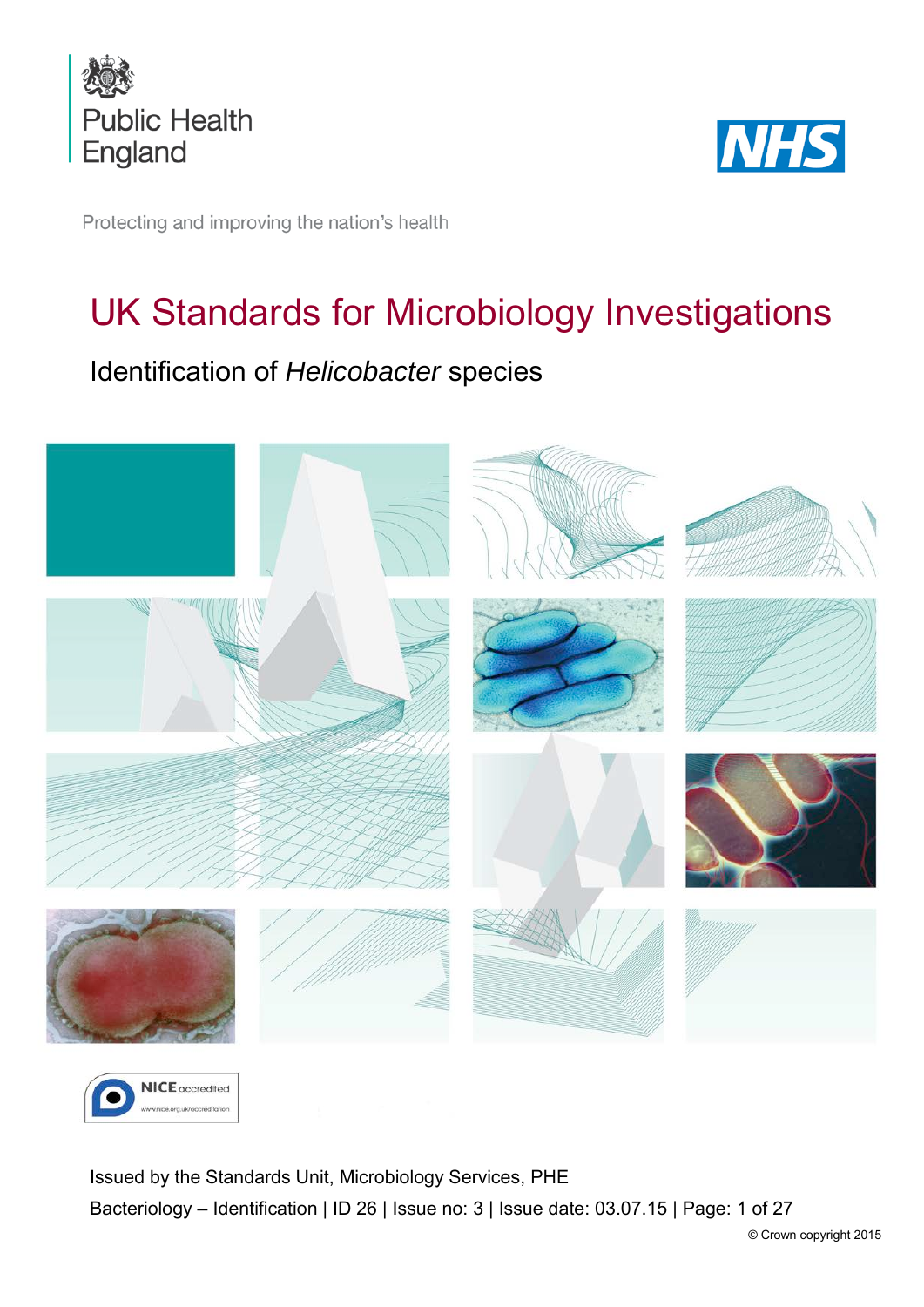# **Acknowledgments**

UK Standards for Microbiology Investigations (SMIs) are developed under the auspices of Public Health England (PHE) working in partnership with the National Health Service (NHS), Public Health Wales and with the professional organisations whose logos are displayed below and listed on the website [https://www.gov.uk/uk](https://www.gov.uk/uk-standards-for-microbiology-investigations-smi-quality-and-consistency-in-clinical-laboratories)[standards-for-microbiology-investigations-smi-quality-and-consistency-in-clinical](https://www.gov.uk/uk-standards-for-microbiology-investigations-smi-quality-and-consistency-in-clinical-laboratories)[laboratories.](https://www.gov.uk/uk-standards-for-microbiology-investigations-smi-quality-and-consistency-in-clinical-laboratories) SMIs are developed, reviewed and revised by various working groups which are overseen by a steering committee (see [https://www.gov.uk/government/groups/standards-for-microbiology-investigations](https://www.gov.uk/government/groups/standards-for-microbiology-investigations-steering-committee)[steering-committee\)](https://www.gov.uk/government/groups/standards-for-microbiology-investigations-steering-committee).

The contributions of many individuals in clinical, specialist and reference laboratories who have provided information and comments during the development of this document are acknowledged. We are grateful to the Medical Editors for editing the medical content.

For further information please contact us at:

Standards Unit Microbiology Services Public Health England 61 Colindale Avenue London NW9 5EQ

E-mail: [standards@phe.gov.uk](mailto:standards@phe.gov.uk)

Website: [https://www.gov.uk/uk-standards-for-microbiology-investigations-smi-quality](https://www.gov.uk/uk-standards-for-microbiology-investigations-smi-quality-and-consistency-in-clinical-laboratories)[and-consistency-in-clinical-laboratories](https://www.gov.uk/uk-standards-for-microbiology-investigations-smi-quality-and-consistency-in-clinical-laboratories)

PHE Publications gateway number: 2015075

UK Standards for Microbiology Investigations are produced in association with:



Logos correct at time of publishing.

Bacteriology – Identification | ID 26 | Issue no: 3 | Issue date: 03.07.15 | Page: 2 of 27 UK Standards for Microbiology Investigations | Issued by the Standards Unit, Public Health England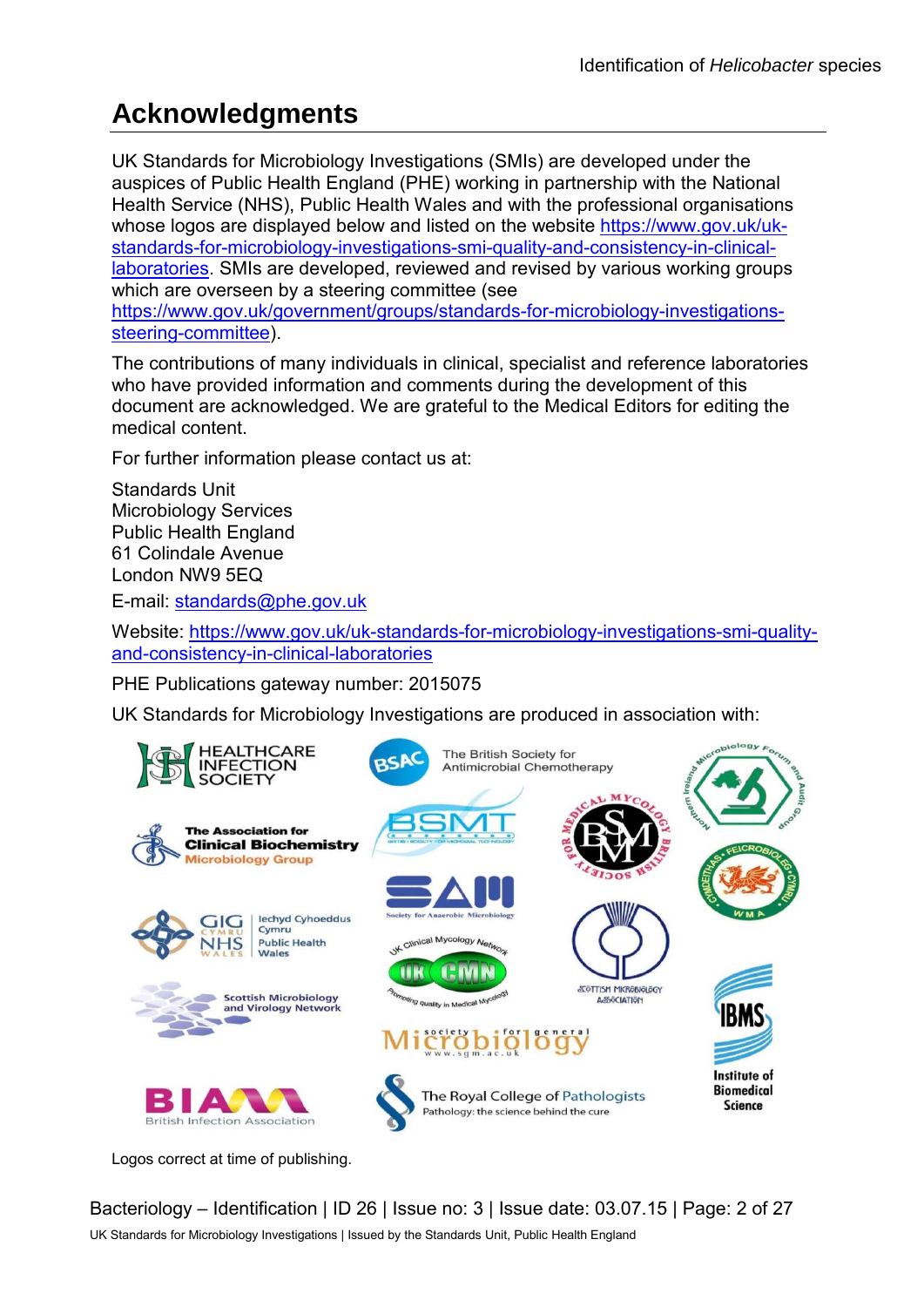# **Contents**

| UK STANDARDS FOR MICROBIOLOGY INVESTIGATIONS: SCOPE AND PURPOSE 6 |                                                   |  |  |  |
|-------------------------------------------------------------------|---------------------------------------------------|--|--|--|
|                                                                   |                                                   |  |  |  |
|                                                                   |                                                   |  |  |  |
|                                                                   |                                                   |  |  |  |
| $\mathbf 1$                                                       |                                                   |  |  |  |
| $\mathbf{2}$                                                      |                                                   |  |  |  |
| 3                                                                 |                                                   |  |  |  |
| 4                                                                 |                                                   |  |  |  |
| 5                                                                 |                                                   |  |  |  |
| 6                                                                 |                                                   |  |  |  |
| $\overline{\mathbf{z}}$                                           | NOTIFICATION TO PHE OR EQUIVALENT IN THE DEVOLVED |  |  |  |
|                                                                   |                                                   |  |  |  |



NICE has accredited the process used by Public Health England to produce Standards<br>for Microbiology Investigations. Accreditation is valid for 5 years from July 2011. More<br>information on accreditation can be viewed at www.

For full details on our accreditation visit: www.nice.org.uk/accreditation.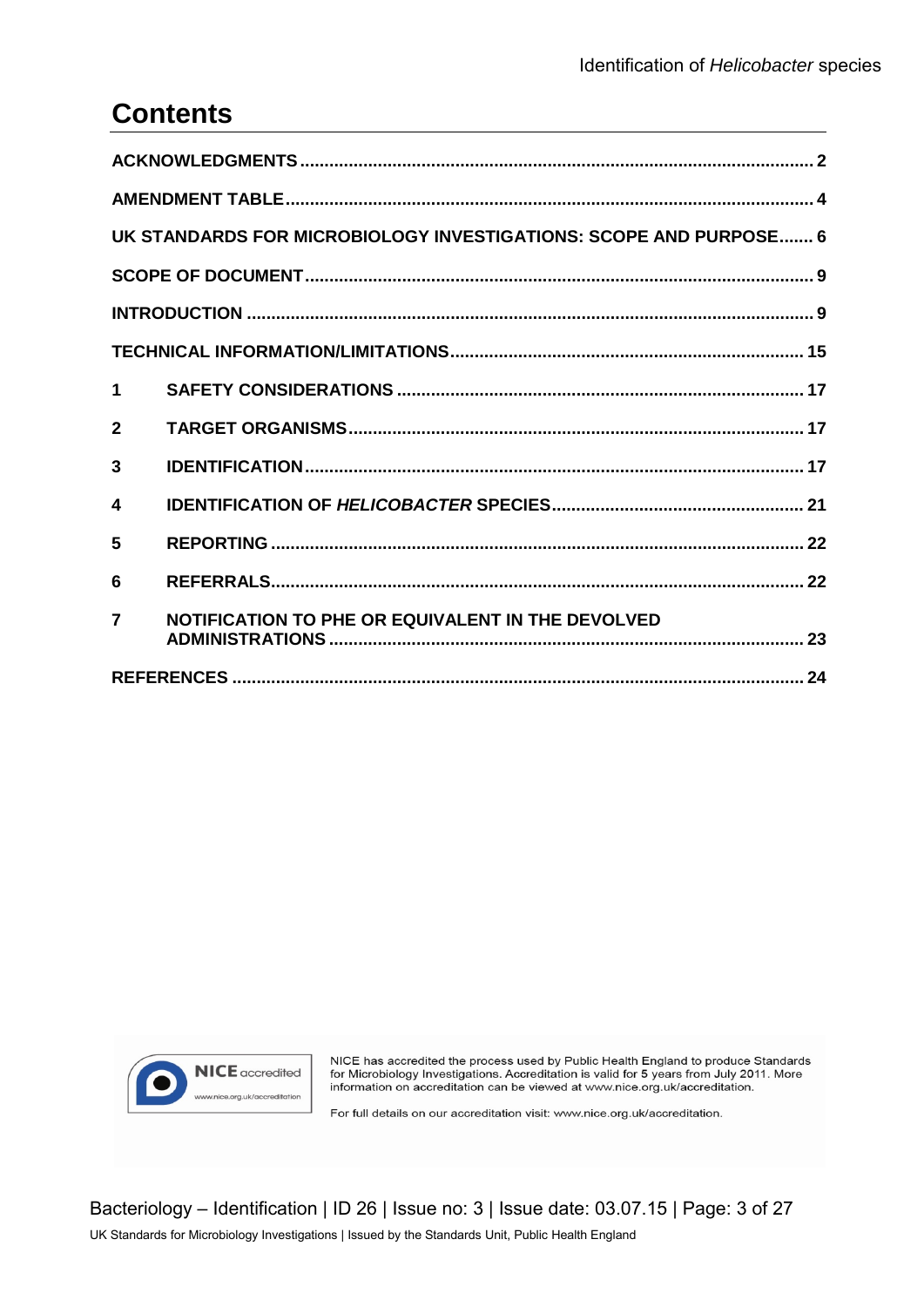# **Amendment table**

Each SMI method has an individual record of amendments. The current amendments are listed on this page. The amendment history is available from [standards@phe.gov.uk.](mailto:standards@phe.gov.uk)

New or revised documents should be controlled within the laboratory in accordance with the local quality management system.

| Amendment No/Date.                           | 5/03.07.15                                                                                                                                                                                                                                                                                                                                |
|----------------------------------------------|-------------------------------------------------------------------------------------------------------------------------------------------------------------------------------------------------------------------------------------------------------------------------------------------------------------------------------------------|
| Issue no. discarded.                         | 2.2                                                                                                                                                                                                                                                                                                                                       |
| Insert Issue no.                             | 3                                                                                                                                                                                                                                                                                                                                         |
| Section(s) involved                          | <b>Amendment</b>                                                                                                                                                                                                                                                                                                                          |
| Whole document.                              | Hyperlinks updated to gov.uk.                                                                                                                                                                                                                                                                                                             |
| Page 2.                                      | Updated logos added.                                                                                                                                                                                                                                                                                                                      |
| Whole document.                              | Document presented in a new format.<br>Reorganisation of some text.<br>Edited for clarity.<br>Test procedures updated.<br>Updated contact details of Reference<br>Laboratories.                                                                                                                                                           |
| Scope of document                            | The scope has been edited for clarity.                                                                                                                                                                                                                                                                                                    |
| Introduction.                                | The taxonomy of Helicobacter species has been<br>updated.<br>More information has been added to the<br>Characteristics section. The medically important<br>species have been grouped and their<br>characteristics described.<br>Use of up-to-date references.<br>Section on Principles of identification has been<br>amended accordingly. |
| <b>Technical</b><br>information/limitations. | Addition of information regarding staining<br>techniques has been described and referenced.                                                                                                                                                                                                                                               |
| Safety considerations.                       | Reference added.<br>Update on Laboratory-acquired infections.                                                                                                                                                                                                                                                                             |
| Target organisms.                            | The section on the Target organisms has been<br>updated and presented clearly. References have<br>been updated.                                                                                                                                                                                                                           |

Bacteriology – Identification | ID 26 | Issue no: 3 | Issue date: 03.07.15 | Page: 4 of 27 UK Standards for Microbiology Investigations | Issued by the Standards Unit, Public Health England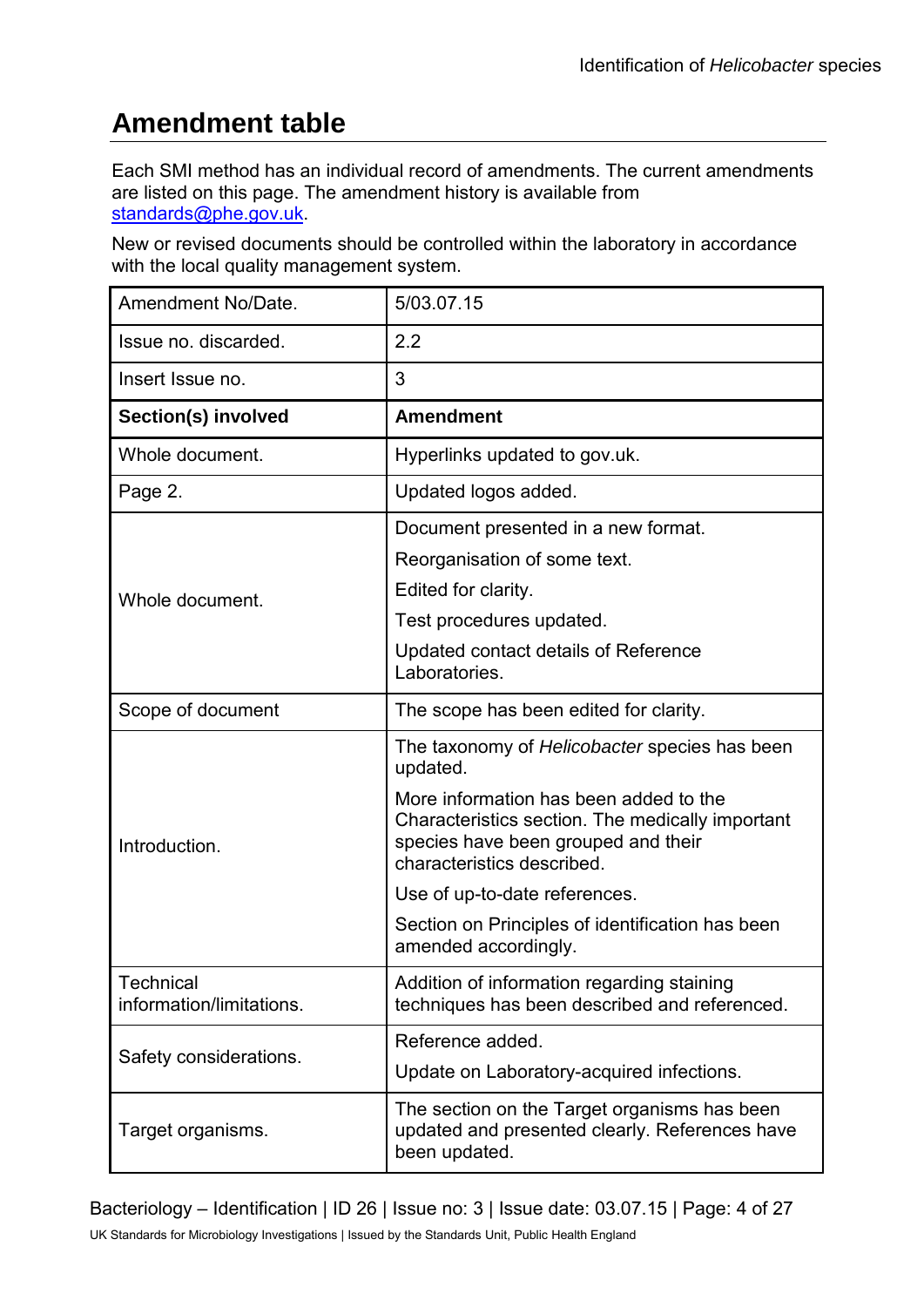|                           | Addition of information to 3.1 and 3.3.                                                                                                     |
|---------------------------|---------------------------------------------------------------------------------------------------------------------------------------------|
|                           | Amendments and updates have been done on 3.2<br>and 3.4 have been updated to reflect standards in<br>practice.                              |
| Identification.           | Section 3.4.2, 3.4.3 and 3.4.4 has been updated to<br>include Commercial Identification Systems,<br>MALDI-TOF MS and NAATs with references. |
|                           | Subsection 3.5 has been updated to include the<br>Rapid Molecular Methods.                                                                  |
| Identification flowchart. | Modification of flowchart for identification of<br>species has been done for easy guidance.                                                 |
| Reporting.                | Subsections 5.1, 5.2 and 5.5 have been updated.                                                                                             |
| Referral.                 | The contact details of the reference laboratories<br>have been updated.                                                                     |
| References.               | Some references updated.                                                                                                                    |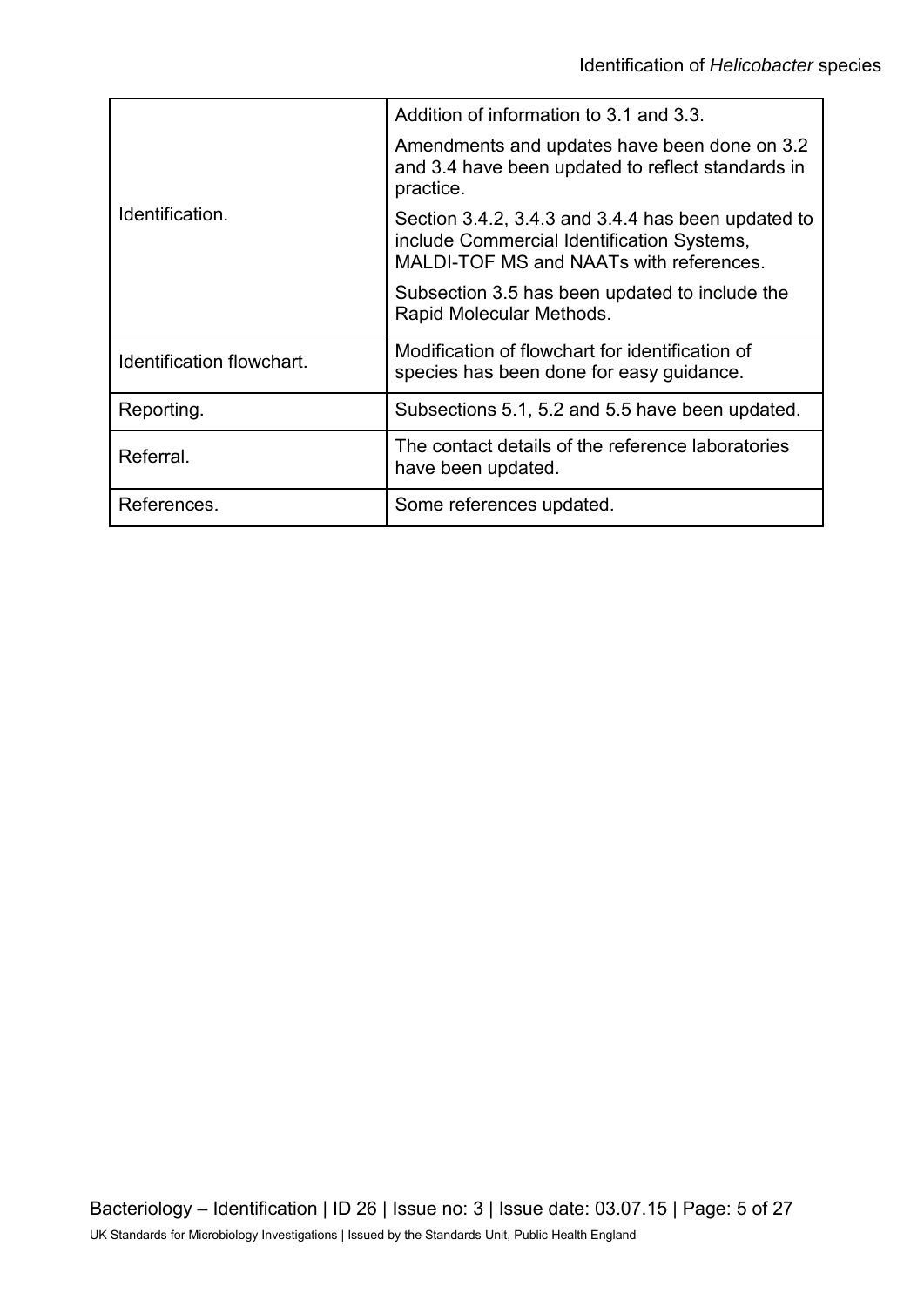# UK Standards for Microbiology Investigations<sup>[#](#page-0-0)</sup>: **scope and purpose**

# **Users of SMIs**

- SMIs are primarily intended as a general resource for practising professionals operating in the field of laboratory medicine and infection specialties in the UK.
- SMIs provide clinicians with information about the available test repertoire and the standard of laboratory services they should expect for the investigation of infection in their patients, as well as providing information that aids the electronic ordering of appropriate tests.
- SMIs provide commissioners of healthcare services with the appropriateness and standard of microbiology investigations they should be seeking as part of the clinical and public health care package for their population.

## **Background to SMIs**

SMIs comprise a collection of recommended algorithms and procedures covering all stages of the investigative process in microbiology from the pre-analytical (clinical syndrome) stage to the analytical (laboratory testing) and post analytical (result interpretation and reporting) stages.

Syndromic algorithms are supported by more detailed documents containing advice on the investigation of specific diseases and infections. Guidance notes cover the clinical background, differential diagnosis, and appropriate investigation of particular clinical conditions. Quality guidance notes describe laboratory processes which underpin quality, for example assay validation.

Standardisation of the diagnostic process through the application of SMIs helps to assure the equivalence of investigation strategies in different laboratories across the UK and is essential for public health surveillance, research and development activities.

## **Equal partnership working**

 $\overline{a}$ 

SMIs are developed in equal partnership with PHE, NHS, Royal College of Pathologists and professional societies.

The list of participating societies may be found at [https://www.gov.uk/uk-standards-for](https://www.gov.uk/uk-standards-for-microbiology-investigations-smi-quality-and-consistency-in-clinical-laboratories)[microbiology-investigations-smi-quality-and-consistency-in-clinical-laboratories.](https://www.gov.uk/uk-standards-for-microbiology-investigations-smi-quality-and-consistency-in-clinical-laboratories) Inclusion of a logo in an SMI indicates participation of the society in equal partnership and support for the objectives and process of preparing SMIs. Nominees of professional societies are members of the Steering Committee and Working Groups which develop SMIs. The views of nominees cannot be rigorously representative of the members of their nominating organisations nor the corporate views of their organisations. Nominees act as a conduit for two way reporting and dialogue. Representative views are sought through the consultation process.

SMIs are developed, reviewed and updated through a wide consultation process.

<sup>#</sup> Microbiology is used as a generic term to include the two GMC-recognised specialties of Medical Microbiology (which includes Bacteriology, Mycology and Parasitology) and Medical Virology.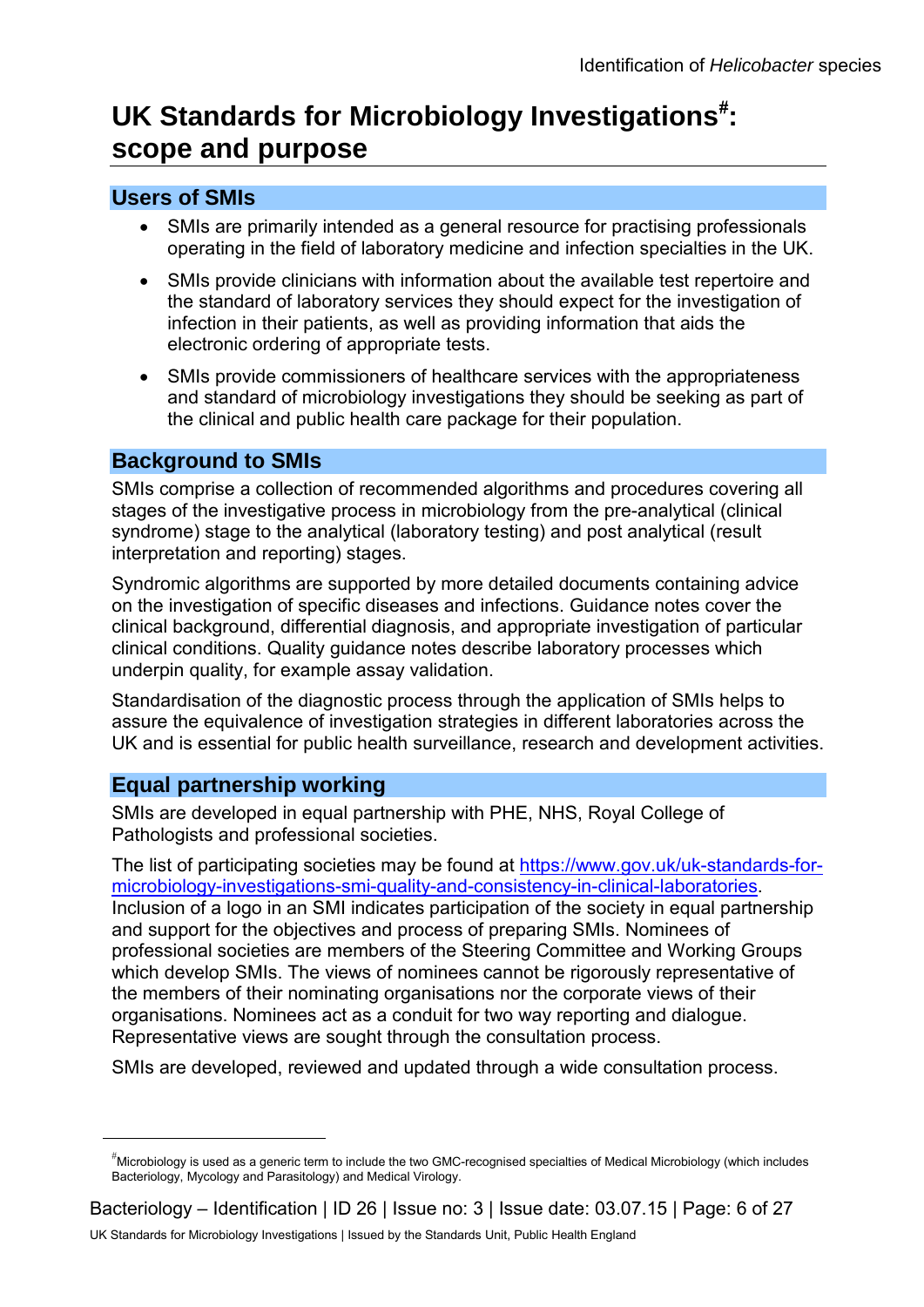#### **Quality assurance**

NICE has accredited the process used by the SMI Working Groups to produce SMIs. The accreditation is applicable to all guidance produced since October 2009. The process for the development of SMIs is certified to ISO 9001:2008.

SMIs represent a good standard of practice to which all clinical and public health microbiology laboratories in the UK are expected to work. SMIs are NICE accredited and represent neither minimum standards of practice nor the highest level of complex laboratory investigation possible. In using SMIs, laboratories should take account of local requirements and undertake additional investigations where appropriate. SMIs help laboratories to meet accreditation requirements by promoting high quality practices which are auditable. SMIs also provide a reference point for method development.

The performance of SMIs depends on competent staff and appropriate quality reagents and equipment. Laboratories should ensure that all commercial and in-house tests have been validated and shown to be fit for purpose. Laboratories should participate in external quality assessment schemes and undertake relevant internal quality control procedures.

### **Patient and public involvement**

The SMI Working Groups are committed to patient and public involvement in the development of SMIs. By involving the public, health professionals, scientists and voluntary organisations the resulting SMI will be robust and meet the needs of the user. An opportunity is given to members of the public to contribute to consultations through our open access website.

### **Information governance and equality**

PHE is a Caldicott compliant organisation. It seeks to take every possible precaution to prevent unauthorised disclosure of patient details and to ensure that patient-related records are kept under secure conditions.

The development of SMIs are subject to PHE Equality objectives [https://www.gov.uk/government/organisations/public-health-england/about/equality](https://www.gov.uk/government/organisations/public-health-england/about/equality-and-diversity)[and-diversity.](https://www.gov.uk/government/organisations/public-health-england/about/equality-and-diversity) The SMI Working Groups are committed to achieving the equality objectives by effective consultation with members of the public, partners, stakeholders and specialist interest groups.

### **Legal statement**

Whilst every care has been taken in the preparation of SMIs, PHE and any supporting organisation, shall, to the greatest extent possible under any applicable law, exclude liability for all losses, costs, claims, damages or expenses arising out of or connected with the use of an SMI or any information contained therein. If alterations are made to an SMI, it must be made clear where and by whom such changes have been made.

The evidence base and microbial taxonomy for the SMI is as complete as possible at the time of issue. Any omissions and new material will be considered at the next review. These standards can only be superseded by revisions of the standard, legislative action, or by NICE accredited guidance.

SMIs are Crown copyright which should be acknowledged where appropriate.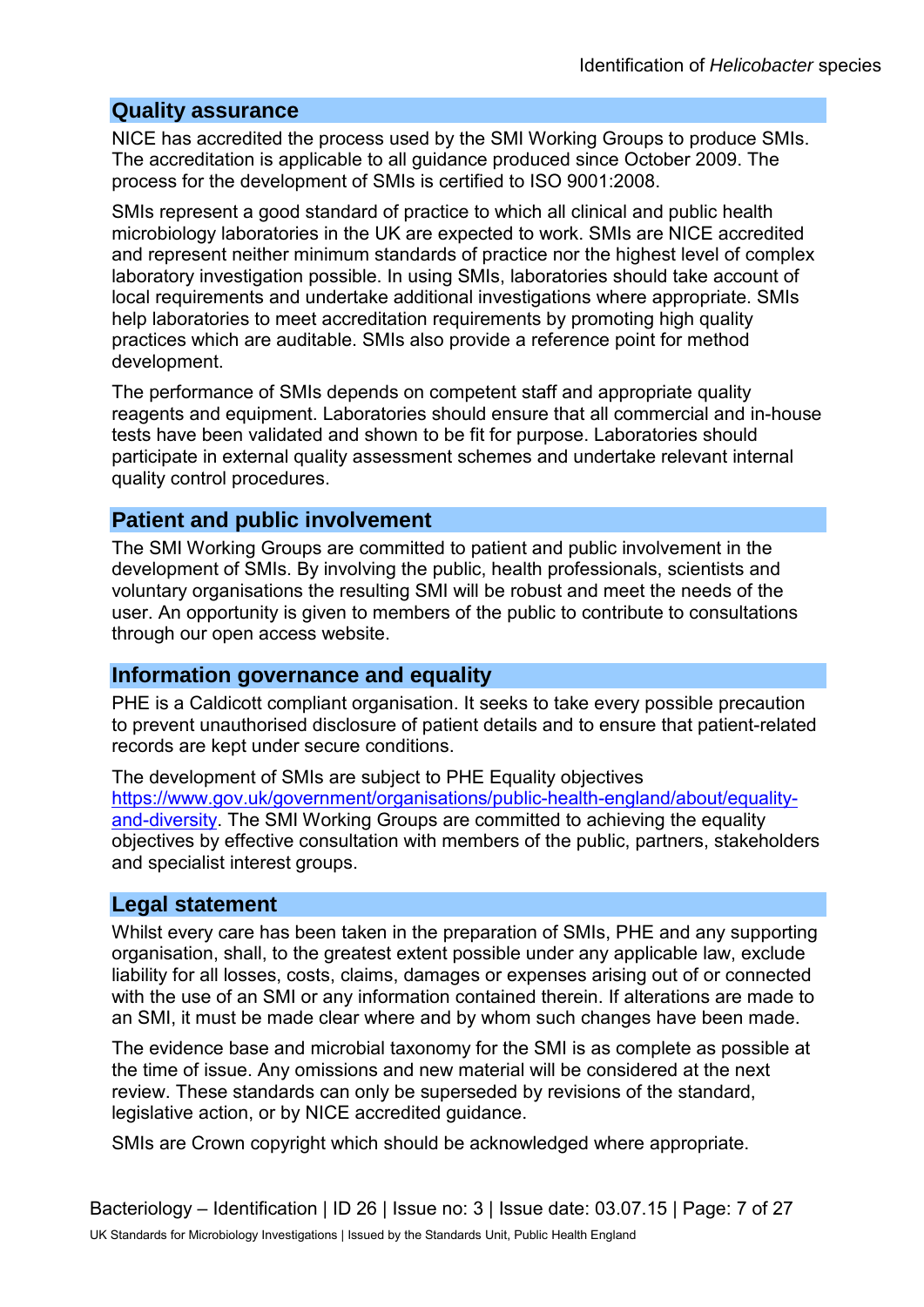# **Suggested citation for this document**

Public Health England. (2015). Identification of *Helicobacter* species. UK Standards for Microbiology Investigations. ID 26 Issue 3. [https://www.gov.uk/uk-standards-for](https://www.gov.uk/uk-standards-for-microbiology-investigations-smi-quality-and-consistency-in-clinical-laboratories)[microbiology-investigations-smi-quality-and-consistency-in-clinical-laboratories](https://www.gov.uk/uk-standards-for-microbiology-investigations-smi-quality-and-consistency-in-clinical-laboratories)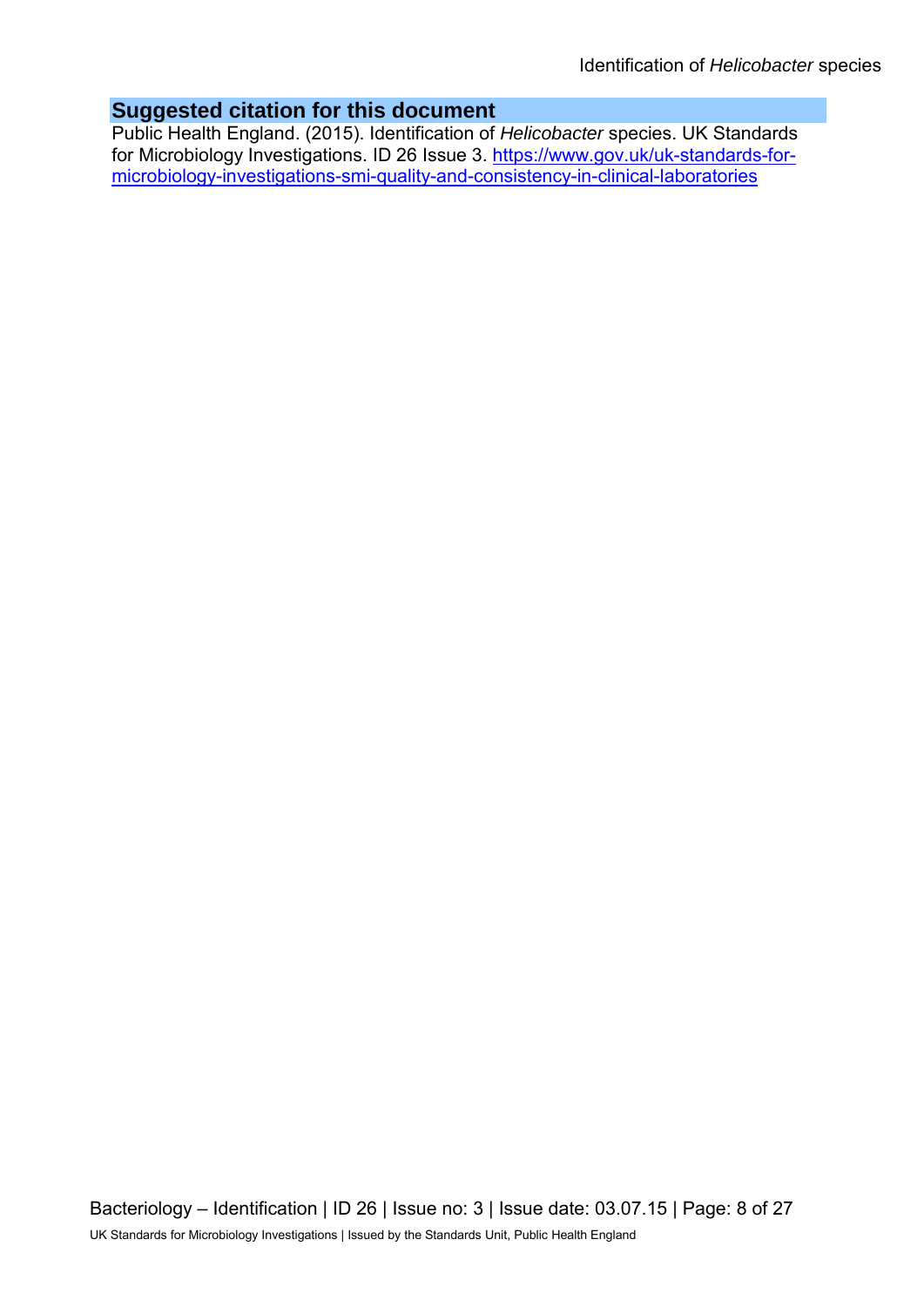# **Scope of document**

This SMI describes the identification of *Helicobacter* species.

This SMI should be used in conjunction with other SMIs.

# **Introduction**

# **Taxonomy**

The *Helicobacter* genus belongs to class *Epsilonproteobacteria*, order *Campylobacterales,* family *Helicobacteraceae*. The genus *Helicobacter* was defined in 1989 with two species (*Helicobacter pylori* and *Helicobacter mustelae*) and revised in 1991 to include *Helicobacter cinaedi* and *Helicobacter fennelliae.* It currently comprises of 32 validly published species most of which are isolated from gastric or intestinal sites in animals<sup>1,2,3</sup>. *Helicobacter winghamensis* has not been included in the published taxonomy because it has no standing in nomenclature.

*Helicobacter pylori* is the type species.

# **Characteristics**

*Helicobacter* species are helical, curved or straight Gram negative organisms, 0.5- 1.0µm x 2.5-5.0µm long with rounded ends. In older cultures the organisms appear as coccoid bodies with an associated loss in culturability $4$ . Endospores are not formed. They have a rapid darting motility by means of multiple sheathed flagella that are unipolar or bipolar and lateral with terminal bulbs. There is considerable diversity among species in flagellum morphology. Flagella are typically sheathed; for example, *H. pylori* have multiple (four to eight per cell) mono-polar sheathed flagella with terminal knobs, whilst others have unsheathed flagella.

The optimum growth temperature is 35-37°C. Some species grow poorly at 42°C and 30°C; none grow at 25°C. *Helicobacter* species are microaerophilic and grow best in an atmosphere of 86% N<sub>2</sub>, 4% O<sub>2</sub> with 5% CO<sub>2</sub> and 5% H<sub>2</sub>. They can also grow anaerobically. Visible colonies appear in 2-5 days. Colonies on supplemented blood agar are non-pigmented, greyish in colour, circular (1-2mm in diameter), convex and translucent in appearance. On 5% blood agar the colonies are translucent grey with slight haemolysis.

*Helicobacter* species are oxidase and catalase positive except *Helicobacter canis,*  which is catalase negative but oxidase positive. Nitrate reduction and urease production are variable among species. They show no growth in the presence of 3.5% NaCl.

They are susceptible to penicillin, ampicillin, amoxicillin, erythromycin, gentamicin, kanamycin, rifampin and tetracycline and are resistant to vancomycin, sulfonamides, and trimethoprim. They have a variable resistance to nalidixic acid, cephalothin, metronidazole and polymyxin<sup>1</sup>.

They have been isolated from the gastric mucosa of primates and ferrets, and some organisms in the genus may be associated with gastritis and peptic ulceration.

The genus can be broadly divided into three groups:

1. The gastric *Helicobacter* species colonize the stomachs of humans and animals and produce a potent urease which converts urea into ammonia and effectively

Bacteriology – Identification | ID 26 | Issue no: 3 | Issue date: 03.07.15 | Page: 9 of 27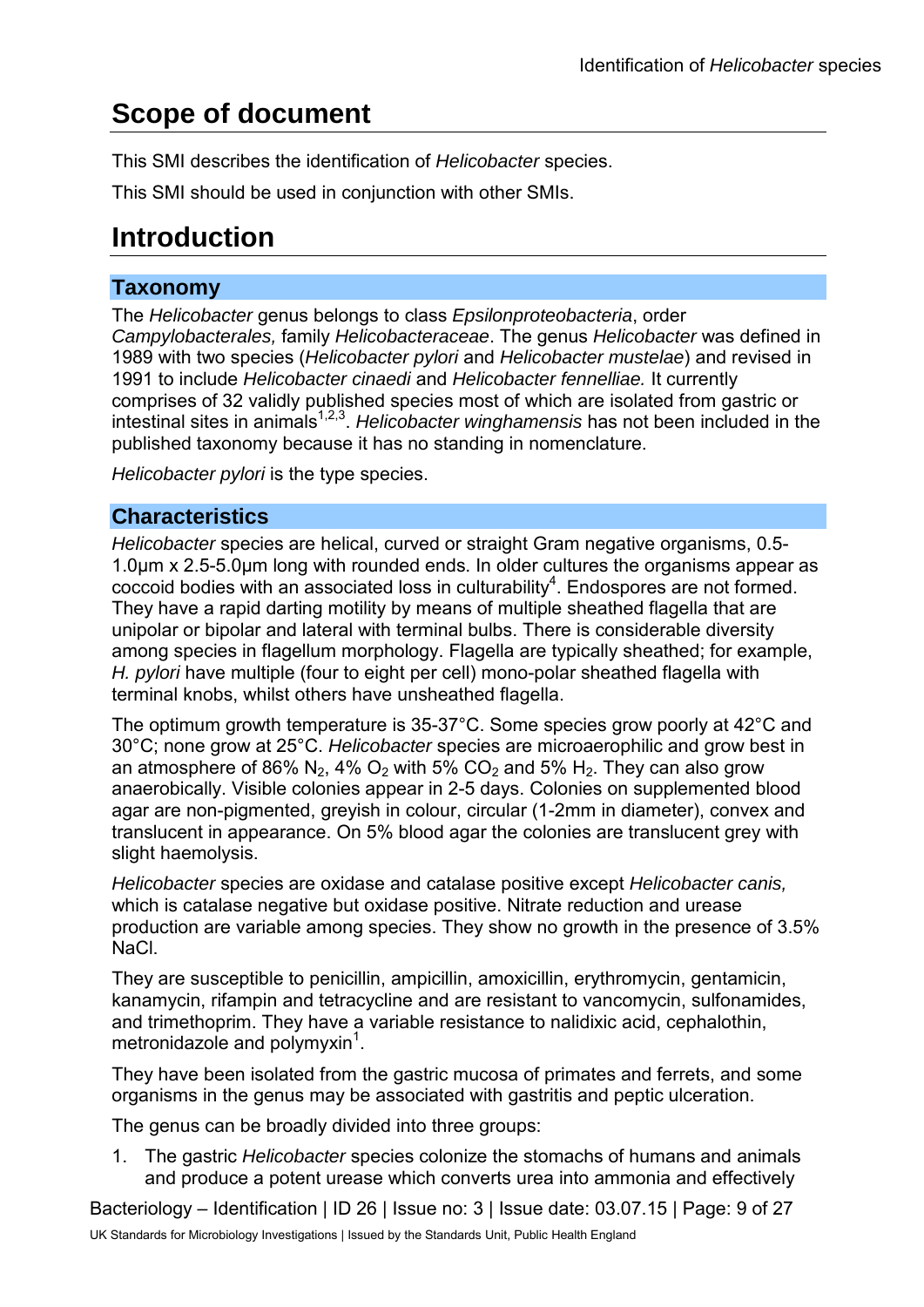allows them to survive by neutralising gastric acid in the vicinity of the cell. The growth of *Helicobacter* species from gastric biopsies is covered in [B 55 -](https://www.gov.uk/government/collections/standards-for-microbiology-investigations-smi#bacteriology)  [Investigation of gastric biopsies for](https://www.gov.uk/government/collections/standards-for-microbiology-investigations-smi#bacteriology) *Helicobacter pylori*. However, most of this group are extremely difficult to grow and with the exception of *H. pylori* (and possibly *H. felis*) are unlikely to be encountered outside of specialist laboratories.

- 2. The entero-hepatic *Helicobacter* species inhabit the intestinal and hepatobiliary tracts of various mammal and bird hosts, and several species, such as *H. bilis, H. canis, H. cinaedi, H. fennelliae,* infect humans with clinical symptoms (Table 1) H. cinaedi was initially described in homosexual men with proctitis<sup>2</sup>. Infections may present in various clinical manifestations (proctocolitis, gastroenteritis, neonatal meningitis, localized pain and rash, and bacteremia), particularly in individuals with underlying immunosuppressive conditions, such as AIDS, malignant diseases, and chronic alcoholism<sup>5</sup>. H. fennelliae was also first described from rectal swabs of homosexual men with symptoms of proctitis and has subsequently been implicated as a cause of bacteremia, particularly in immunecompromised individuals<sup>5</sup>. Other species of Helicobacter isolated occasionally from infected humans but of unclear clinical significance include *H. canis* from cases of bacteremia and multifocal cellulitis and *H. bilis* from cases of bacteremia and human gallbladder tissue $5-7$ . These bacteria may occasionally be encountered in the routine laboratory either from blood culture or from swabs or tissues from immunocompromised individuals.
- 3. The third group of *Helicobacter* species lack sheathed flagella and possess elements of an N-linked glycoslation system and in this respect they resemble Campylobacter species<sup>8</sup>. H. canadensis, H. pullorum, and H. winghamensis infect humans. *H. pullorum* is a recognized zoonotic risk, as it has been identified in uncooked retail chicken<sup>9</sup>. H. pullorum has been associated with several cases of human gastroenteritis<sup>10</sup>. These species are most likely to be encountered on the faeces bench, where they are most likely to be misidentified as *Campylobacter* species.

### **The medically important** *Helicobacter* **species are;**

#### *Helicobacter pylori*

*H. pylori* appear on Gram stained smears as curved or comma-shaped rods that demonstrate bluntly rounded ends, and spiral or helical shapes are less evident*. H. pylori* typically have up to six polar sheathed flagella which are essential for bacterial motility.

On blood based plates, *H. pylori* colonies are usually small (1-2mm), circular and convex after 3-5 days. Plates are incubated for up to seven days routinely and for up to ten days post-treatment of the patient. Colonies are very small on blood agar containing 5% horse blood; growth is enhanced by the addition of 10% blood. They show growth in the presence of air enriched with  $10\%$  CO<sub>2</sub> and no growth anaerobically at 37°C.

They are positive for urease (strongly positive), catalase and oxidase reactions and are negative for hippurate and nitrate reduction tests.

*H. pylori* is becoming increasingly resistant to metronidazole and clarithromycin<sup>11,12</sup>. Resistance to ampicillin and tetracycline is rare.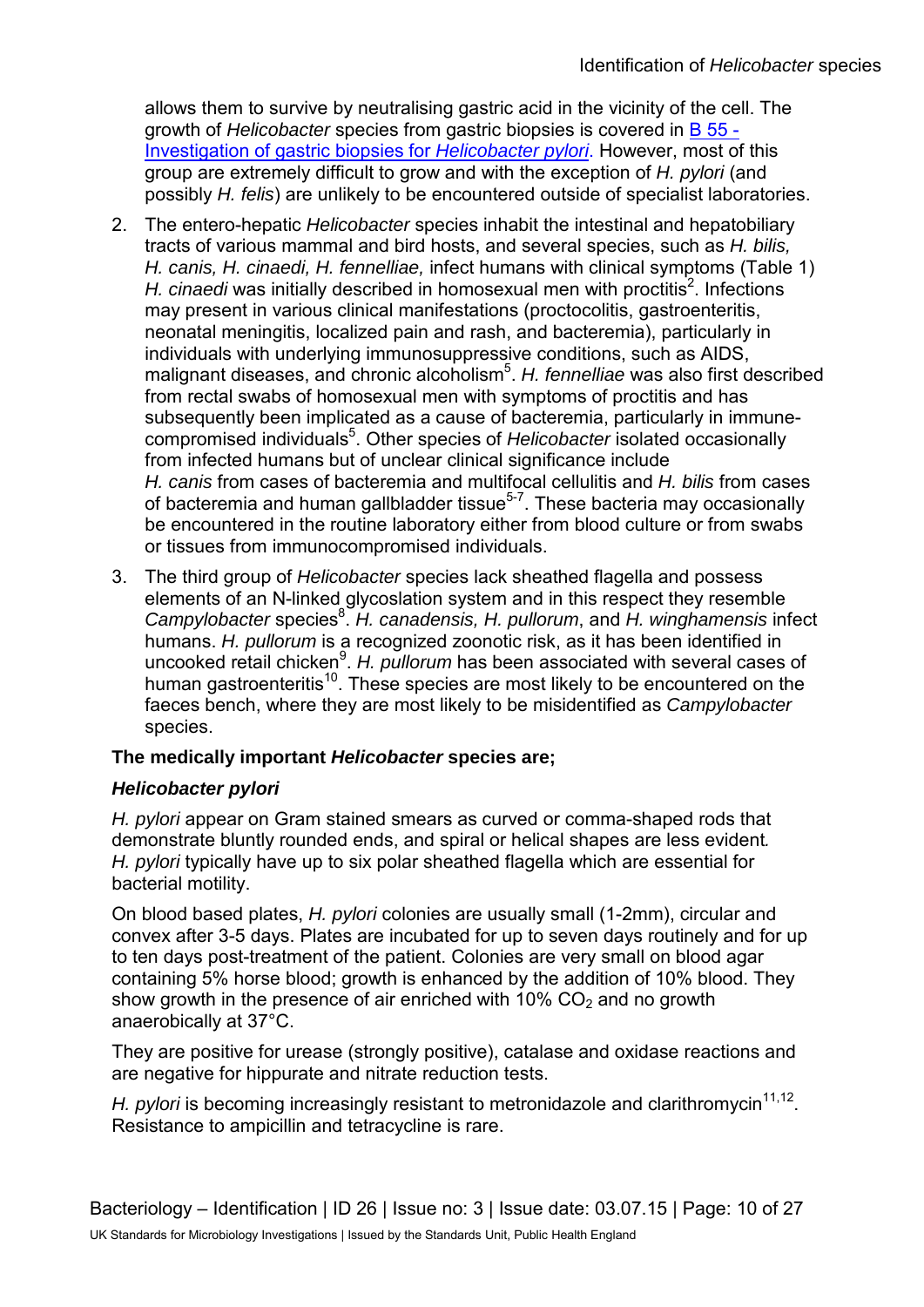*Helicobacter pylori* colonize the human stomach's antral region and gastric mucosal surfaces where they release pathogenic proteins that induce cell injury and inflammation.

It has been isolated from the gastric mucosa of primates and have been found in human cases of gastritis and gastric and duodenal ulcers<sup>1</sup>.

### *Helicobacter cinaedi***<sup>13</sup>**

They are helical, curved, or straight unbranched cells that are 0.3-1.0µm wide and 1.5- 5µm long and have rounded ends and spiral periodicity. They are non-spore-forming. Cells in old cultures may form spherical or coccoid bodies. *H. cinaedi* is motile by means of a single polar-sheathed flagellum.

Optimal growth occurs at 37°C in a humid atmosphere; no growth occurs at 25 or 42°C. No growth occurs in the presence of 3.5% NaCl. Growth occurs in the presence of 0.5% glycine and 0.04% triphenyltetrazolium chloride.

They are positive for nitrate reduction, catalase and oxidase activities. They are negative for urease test, pigment production, H<sub>2</sub>S production in triple sugar iron agar and hippurate hydrolysis.

*H. cinaedi* has been isolated from humans – blood and rectum.

### *Helicobacter fennelliae***<sup>13</sup>**

They are helical, curved, or straight unbranched cells that are 0.3-0.5µm wide and 1.5- 5µm long and have rounded ends and spiral periodicity. They are non-spore-forming. Cells in old cultures may form spherical or coccoid bodies. *H. fennelliae* is motile by means of a single polar-sheathed flagellum.

Optimal growth occurs at 37°C in a humid atmosphere; no growth occurs at 25 or 42°C. No growth occurs in the presence of 3.5% NaCl. Growth occurs in the presence of 0.5% glycine and 0.04% triphenyltetrazolium chloride.

They are positive for alkaline phosphatase activity, catalase and oxidase activities. They are negative for urease test, nitrate reduction, pigment production,  $H_2S$ production in triple sugar iron agar and hippurate hydrolysis.

*H. fennelliae* has been isolated from humans – intestine and rectum.

### *Helicobacter canis***<sup>14</sup>**

They are non-spore-forming, helically curved and slender rod-shaped cells; typically 0.25 x 4µm. Cells have one to two spiral turns, and carry single bipolar sheathed flagella. It exhibits darting motility in hanging drop preparations of broth cultures. Colonies are pinpoint, non-pigmented, translucent and α-haemolytic after 48hr on blood agar. They are microaerophilic and show no growth under aerobic or anaerobic conditions. There is no growth at 25°C, but growth at 37°C and 42°C (thermotolerant).

*H. canis* are positive for oxidase test and alkaline phosphatase and DNase activity but are negative for catalase or urease tests, glucose fermentation, Hydrogen sulphide production in triple sugar iron medium, neither nitrate nor selenite reduction and hippurate hydrolysis. They are also tolerant to 1.5% bile, but not to safranin '0'.

They are resistant to polymyxin B and sensitive to nalidixic acid.

It has been isolated from faeces of diarrhoeal or healthy domestic dogs and from human faeces.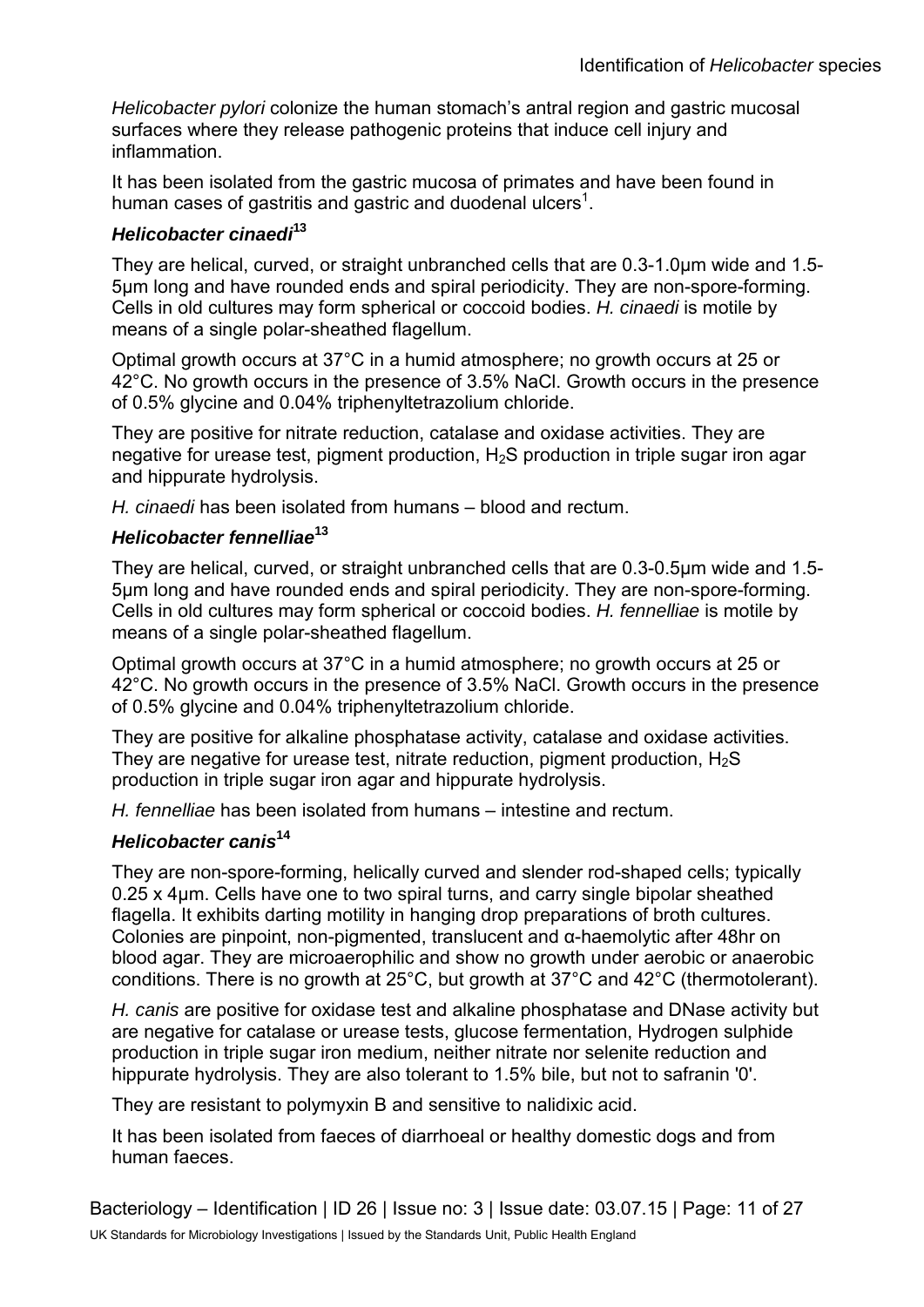### *Helicobacter pullorum***<sup>13</sup>**

Cells are non-spore-forming, gently curved, slender, rod-shaped, 3-4µm in length. Cells carry an unsheathed monopolar flagellum and have a typical darting motility. They are microaerophilic and grow microaerobically at 37°C and 42°C. There is no growth under aerobic conditions or anaerobically [on 0.1% trimethylamine *N-*oxide (TMAO) medium]. Colonies are pinpoint, non-pigmented, translucent and α-haemolytic on 5% horse blood agar.

They are positive for oxidase and nitrate reduction. Most strains produce catalase. They are negative for urease production, alkaline phosphatase activity, hippurate and indoxyl acetate hydrolysis.

*H. pullorum* has the same biochemical features as *Campylobacter lari* except its intolerance to 2% NaCl and its sensitivity to nalidixic acid<sup>15</sup>.

They are resistant to cephalothin and cefoperazone and sensitive to nalidixic acid.

It has been isolated from poultry and from human patients with gastroenteritis<sup>16</sup>.

#### *Helicobacter bizzozeronii***<sup>17</sup>**

The cells are spirals that are 0.3µm wide by 5-10µm long. They do not have periplasmic fibrils. In older cultures, coccoid forms predominate. They are motile by means of tufts of 10 to 20 sheathed flagella at both ends of each cell. Individual colonies are not usually produced on agar media, but cultures grow as spreading films on fresh moist agar media. They do not grow on medium containing 1% ox bile, 1% glycine, or 1.5% NaCl. They grow at 37 and 42°C but not at 25°C.

All strains are oxidase, catalase, and urease positive. They reduce nitrate and triphenyltetrazolium chloride (TTC), and they are positive in indoxyl acetate, γ- glutamyl transpeptidase, and alkaline phosphatase tests. They are negative for hippurate hydrolysis, pyrrolidonyl arylamidase, L-arginine arylamidase, and L-aspartate arylamidase tests.

They are resistant to nalidixic acid and susceptible to cephalothin, cefoperazone, and metronidazole. All of the biochemical and tolerance characteristics except indoxyl acetate hydrolysis are similar to the characteristics of *H. felis*. All *H. bizzozeronii*  strains and *H. felis* produce DNase.

It has been isolated from dogs and humans.

### *Helicobacter cynogastricu***s<sup>18</sup>**

Cells are tightly coiled spirals that are up to 1µm wide by 10–18µm long. They possess one periplasmic fibril running along the external side of the helix. In older cultures, coccoid cells predominate. They are motile by means of tufts of 6–12 sheathed flagella at one or both ends of the cell with a movement similar to that of *H. felis* and *H. bizzozeronii*.

Growth on moist agar plates occurs as a spreading film or as an oily layer on biphasic culture media in a microaerobic and anaerobic atmosphere. Pinpoint colonies may be formed on dry agar plates, although bacteria are transformed into coccoids. They grow at 30 and 37°C, but not at 25 or 42°C. They do not grow on media containing 1% ox bile, 1% glycine or 1.5% NaCl.

They are positive for oxidase, catalase and urease tests, nitrate reduction, triphenyltetrazolium chloride reduction, esterase, γ-glutamyl transpeptidase, L-arginine arylamidase and alkaline phosphatase. Negative results are obtained in tests for

Bacteriology – Identification | ID 26 | Issue no: 3 | Issue date: 03.07.15 | Page: 12 of 27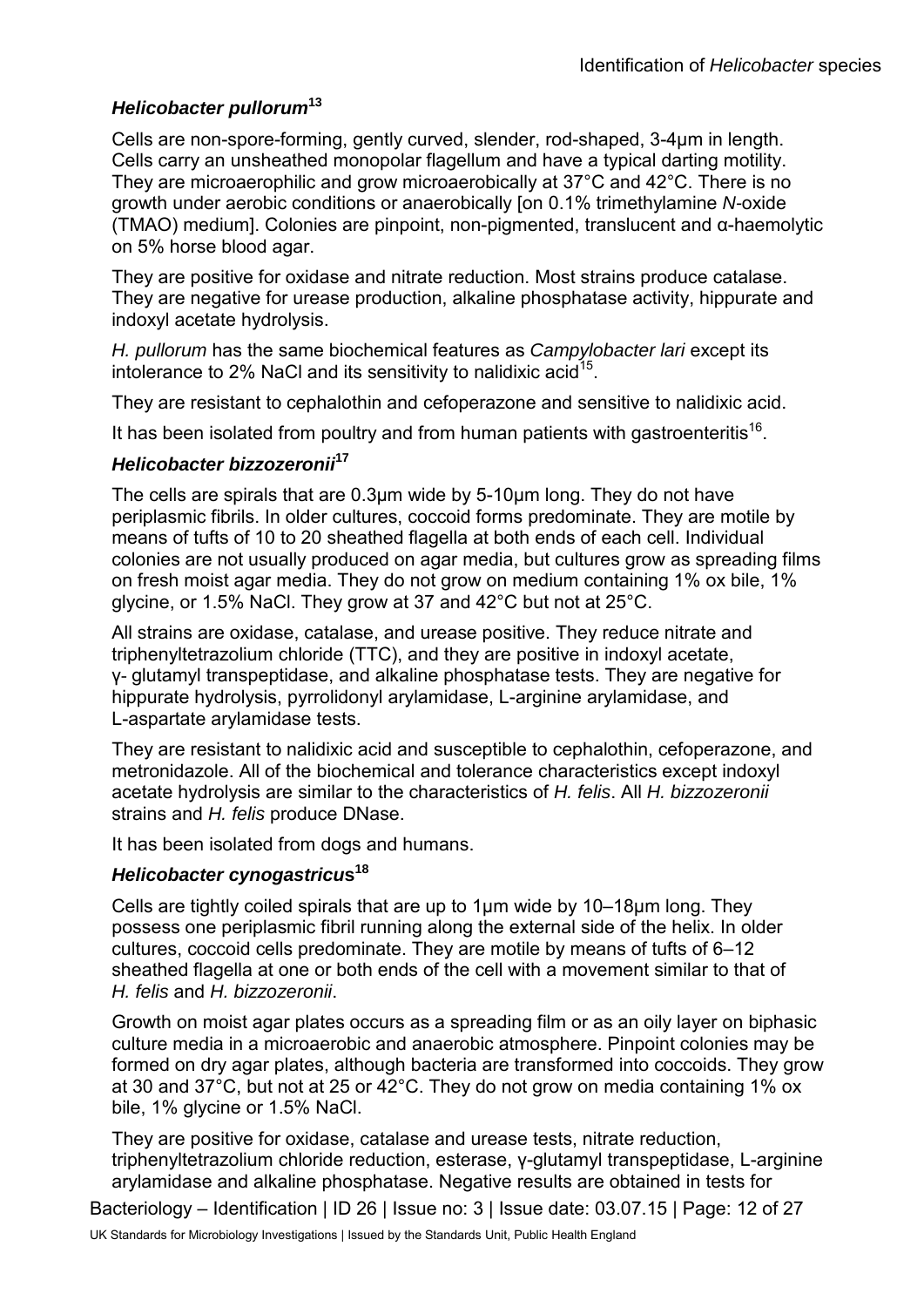hippurate and indoxyl acetate hydrolysis, pyrrolidonyl arylamidase and L-aspartate arylamidase activities. The clinical significance of *H. cynogastricus* is unknown.

It has been isolated from the gastric mucosa of a dog and from humans.

#### *Helicobacter salomonis***<sup>19</sup>**

The cells are loose spirals that are 0.8-1.2µm wide by 5-7µm long. They do not have periplasmic fibrils. In older cultures, coccoids predominate. They are motile by means of tufts of 10 to 23 sheathed flagella at one or both ends of the cell; the movement is slower than that of *H. felis* or *H. bizzozeronii*.

They do not grow on media containing 1% ox bile, 1% glycine, or 1.5% NaCl. They grow at 37°C, but not at 25 or 42°C. Individual colonies are not formed, but cultures grow as thin, non-haemolytic spreading films on fresh moist agar media.

All strains are oxidase, catalase, and urease positive. They reduce nitrate and triphenyltetrazolium chloride (TTC), and are also positive for indoxyl acetate, γ-glutamyl transpeptidase, and alkaline phosphatase tests. They are negative for hippurate hydrolysis, pyrrolidonyl arylamidase, L-arginine arylamidase and L-aspartate arylamidase tests. Most strains produce DNase.

They are resistant to nalidixic acid and are susceptible to cephalothin and cefoperazone.

It has been isolated from gastric biopsy of a healthy dog and from humans.

### *Helicobacter sui***<sup>20</sup>**

Cells are tightly coiled spirals with up to six turns that are approximately 2.3–6.7µm long and approximately 0.9–1.2µm wide. Periplasmic fibrils are not observed. In older cultures, coccoid cells predominate. They are motile by means of tufts of 4 to 10 sheathed flagella at both ends of the cells. The flagella are blunt-ended and some end in a spherical knob that is twice the mean diameter of the flagellar body.

They grow on Brain Heart Infusion agar, *Brucella* agar and on Mueller–Hinton agar supplemented with 20% foetal calf serum or with 10% defibrinated horse blood. It grows in micro-aerophilic conditions, but not in a  $5\%$  CO<sub>2</sub> supplemented atmosphere; weak growth is seen after anaerobic incubation. The optimum growth temperature is 37°C, but not at 25°C or 42°C. There is no growth on media supplemented with 1.5% NaCl, 1% glycine, 1% ox bile or 5µg/mL metronidazole.

They are positive for oxidase, catalase and urease tests. They also reduce triphenyltetrazolium chloride (TTC) and esterase; γ-glutamyl transferase, L-arginine arylamidase and alkaline phosphatase activities are present. They are negative for hippurate and indoxyl acetate hydrolysis, nitrate reduction, pyrrolidonyl arylamidase and L-aspartate arylamidase activities.

*H. suis* is associated with ulceration of the non-glandular stomach and gastritis in pigs.

It has been isolated from the gastric mucosa of a pig and humans.

### *Heicobacter felis***13,21**

They are rigid, spiral-shaped cells that are 0.4µm wide and 5-7.5µm long and have five to seven spirals per cell. Spherical forms (diameter, 2-4µm) are present in older cultures. Endospores are not produced. Cells are motile with a rapid corkscrew-like motion. Cells have tufts of 10 to 17 polar sheathed flagella (thickness, 25 nm) that are positioned slightly off the centre at the end of the cell. Cells are surrounded by

Bacteriology – Identification | ID 26 | Issue no: 3 | Issue date: 03.07.15 | Page: 13 of 27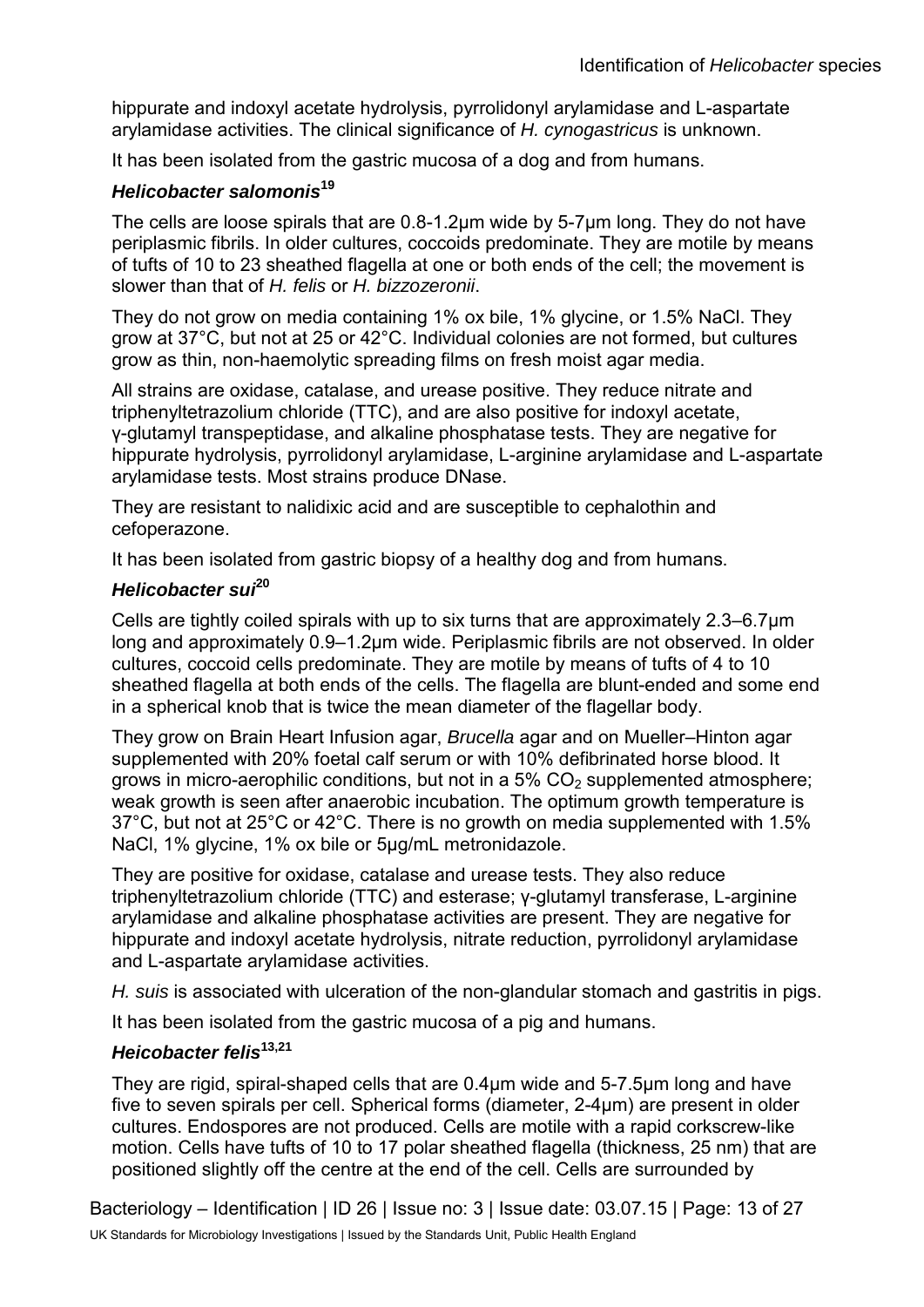periplasmic fibers which appear as concentric helical cells. They are microaerophilic, but can grow anaerobically.

It grows at 37 and 42°C but not at 25°C.They are nutritionally fastidious, growing only on media enriched with blood or serum. No growth occurs in the presence of 1% glycine and 1.5% NaCI.

They are asaccharolytic and no acid is produced from maltose, sucrose, lactose, fructose, xylose, sorbitol, arabinose, raffinose, glucose, and galactose. They are positive for urease, oxidase, catalase and nitrate reduction tests. Alkaline phosphatase, arginine aminopeptidase, leucine aminopeptidase, and γ-glutamyl transpeptidase activities are detected. Most strains have histidine and leucine aminopeptidase activity.

They are negative for hippurate hydrolysis, indole and  $H_2S$  production. There is also no production of *N-*acetylglucosaminidase, α-glucosidase , α-arabinosidase, β-glucosidase, α-fucosidase, α-galactosidase, β-galactosidase, indoxylacetate, proline aminopeptidase, pyroglutamic acid amylamidase, tyrosine aminopeptidase, alanine aminopeptidase, phenylalanine aminopeptidase, glycine aminopeptidase, and arginine dihydrolase.

*H. felis* is susceptible to cephalothin, ampicillin, erythromycin, metronidazole, and bismuth compounds, but resistant to nalidixic acid.

It has been isolated from the gastric mucosa of cats and dogs as well as humans.

#### *Helicobacter bilis***<sup>22</sup>**

Cells are fusiform to slightly spiral and measure 0.5 by 4 to 5µm. In older cultures, coccoid forms with overlapping periplasmic fibers are common. Cells are motile by means of tufts of sheathed flagella numbering 3 to 14 at each end. Colonies are pinpoint, but cultures often appear as a thin spreading layer on agar media. There is microaerophilic growth at 37 and 42°C but not at 25°C. There is growth in 20% bile and 0.4% TTC (triphenyltetrazolium chloride), variable growth in 1% glycine, but no growth in 1.5% NaCl.

They are positive for urease, catalase, and oxidase tests, nitrate reduction and  $H_2S$ production. Indoxyl acetate and hippurate are not hydrolysed.

They are resistant to cephalothin and nalidixic acid but sensitive to metronidazole.

It has been isolated from the colons and caeca of mice and the bile and livers of mice with hepatitis.

#### *Helicobacter canadensis***<sup>15</sup>**

Cells are slender, curved to spiral rods (0.3 by 1.5 to 4µm), which have one to three spirals. They are motile by means of non-sheathed, single unipolar or bipolar flagella. Cultures grown on solid agar media appear as spreading layers. Cells exhibit microaerobic but not aerobic or anaerobic growth. Growth occurs at 37 and 42°C. They are urease, alkaline phosphatase, and γ-glutamyl transpeptidase negative but catalase and oxidase positive. The organism hydrolyzes indoxyl acetate, and some strains reduce nitrate to nitrite. Cells are resistant to nalidixic acid and cephalothin.

It has been isolated from the faeces of diarrhoeic humans**.**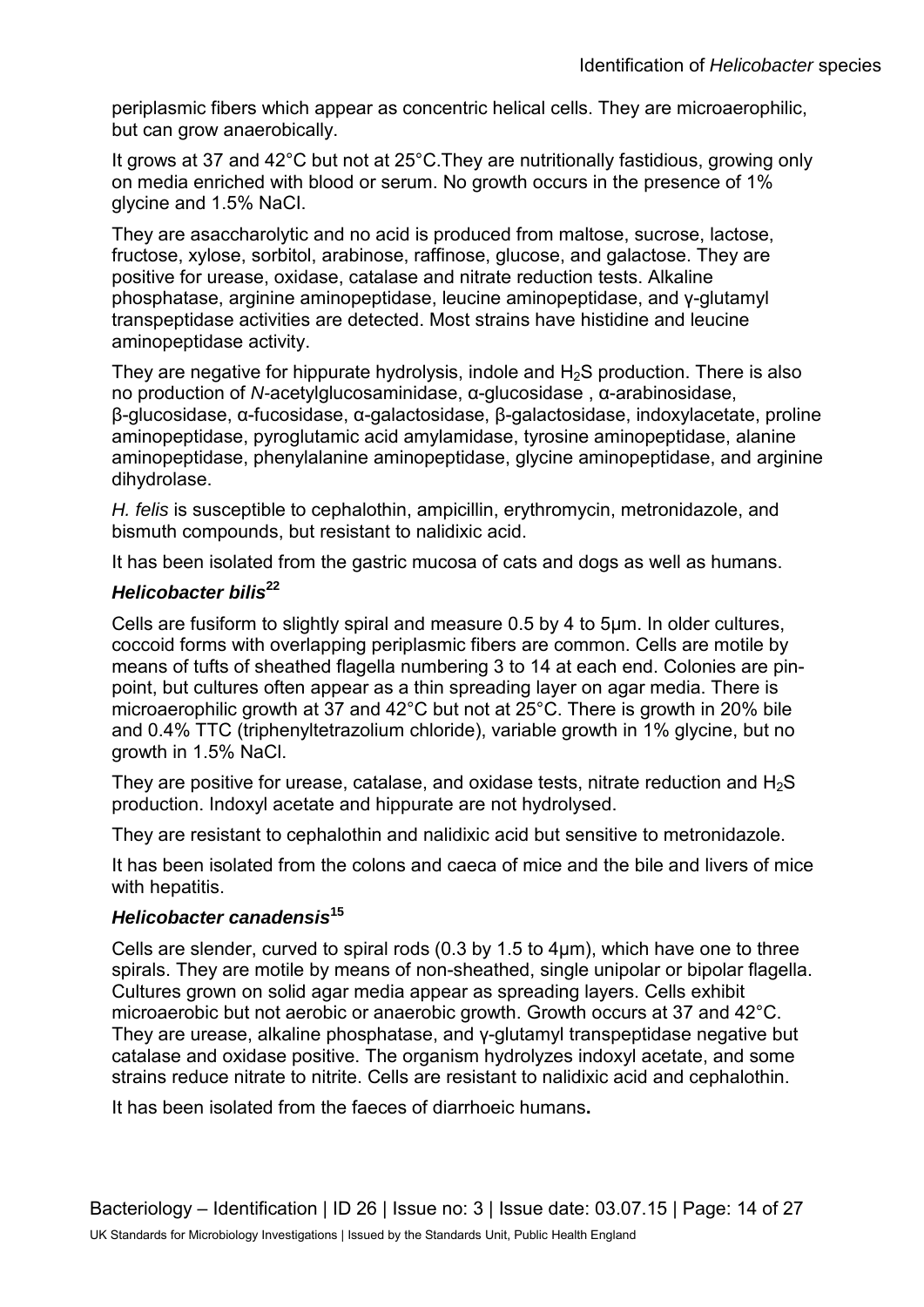#### *Helicobacter heilmannii***<sup>23</sup>**

Cells are tightly coiled spirals with up to nine turns, approximately 3.0–6.5mm long and 0.6-0.7mm wide. No periplasmic fibrils are observed and coccoid cells predominate in older cultures. Cells are motile by means of tufts of up to 10 sheathed blunt-ended flagella at both ends of the cells. Growth is observed on BHI agar, on *Brucella* agar and on Mueller–Hinton agar supplemented with 20% fetal calf serum or 10% defibrinated horse blood. Cells are also able to grow in colonies on dry agar plates. They grow in microaerophilic conditions and weak growth is seen after anaerobic incubation. Growth is detected at 37°C, but not at 25 or 42°C. There is no growth on media supplemented with 1% bile, 1.5% NaCl or 1% glycine.

They are positive for oxidase, catalase and urease tests as well as esterase, γ-glutamyltransferase and L-arginine arylamidase. They also reduce triphenyltetrazolium chloride and nitrate and hydrolyse hippurate. Pyrrolidonyl arylamidase, L-aspartate arylamidase, indoxyl acetate hydrolysis and alkaline phosphatase are not detected. Its clinical significance in cats is unknown.

*H. heilmannii*, as well as other gastric non- pylori *Helicobacter* species has been associated with gastritis, gastric and duodenal ulcers and low grade MALT lymphoma of the stomach in humans<sup>24</sup>.

This organism has been isolated from the gastric mucosa of a cat and from humans.

### *Helicobacter ganmani***<sup>25</sup>**

Cells are curved to spiral rods (0.3 X 2.5µm) with two turns per cell and have single, unsheathed flagella in a bipolar arrangement. Single colonies are rarely seen and are <1mm in diameter, irregular, non-haemolytic, un-pigmented and translucent, after 3-5 days growth on 5% horse blood agar. Pitting of the agar is not observed. They are anaerobic; no growth is obtained in microaerobic or aerobic conditions. All strains grow anaerobically at 37°C on Campylobacter charcoal-deoxycholate (CCD) agar and not at room temperature (18- 22°C), 25 or 42°C, on tyrosine or casein media.

All strains produce oxidase. Weak catalase activity is detected in some strains. Nitrate and triphenyltetrazolium chloride (TTC) are reduced. They are negative for urease, alkaline phosphatase, DNase activity, hippurate or indoxyl acetate hydrolysis. They neither produce hydrogen sulphide nor acid from sugar fermentation in triple-sugar iron agar.

Cells have been isolated from caeca, large bowels, small bowels and livers of mice. It has been implicated in liver disease in children<sup>26,27</sup>.

## **Principles of identification**

Colonies from primary isolation plates are identified by colonial morphology, Gram stain and biochemical tests. Isolates may be referred to the Reference Laboratory for confirmation of identification and typing.

# **Technical information/limitations**

### **Staining**

It is preferable to stain smears from blood cultures with acridine orange rather than Gram stain $^{28}$ .

Bacteriology – Identification | ID 26 | Issue no: 3 | Issue date: 03.07.15 | Page: 15 of 27 UK Standards for Microbiology Investigations | Issued by the Standards Unit, Public Health England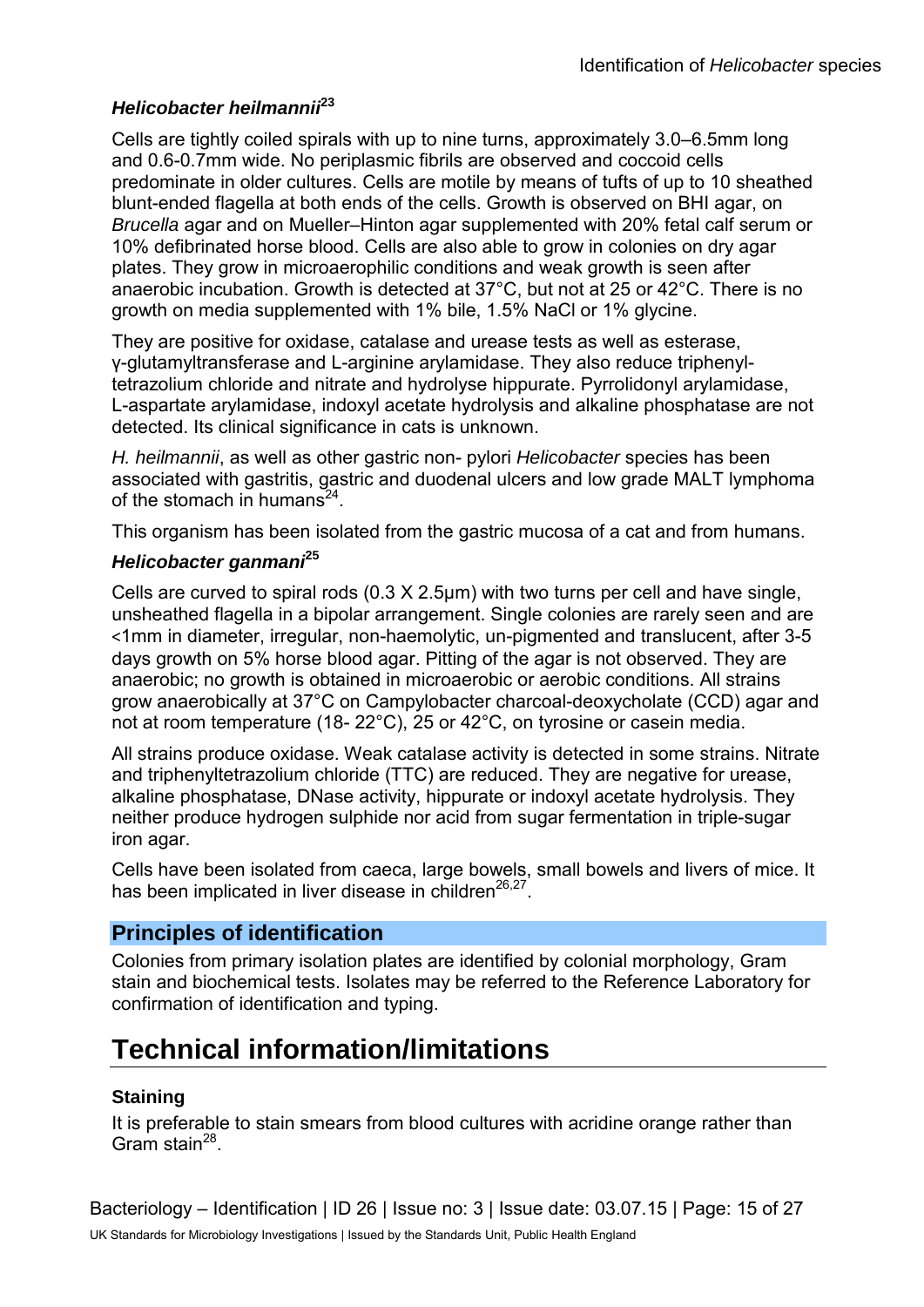Organisms stain better from culture plates and biopsy material if carbol fuchsin counterstain is used. Counter staining with Sandiford's counter stain is preferable to neutral red.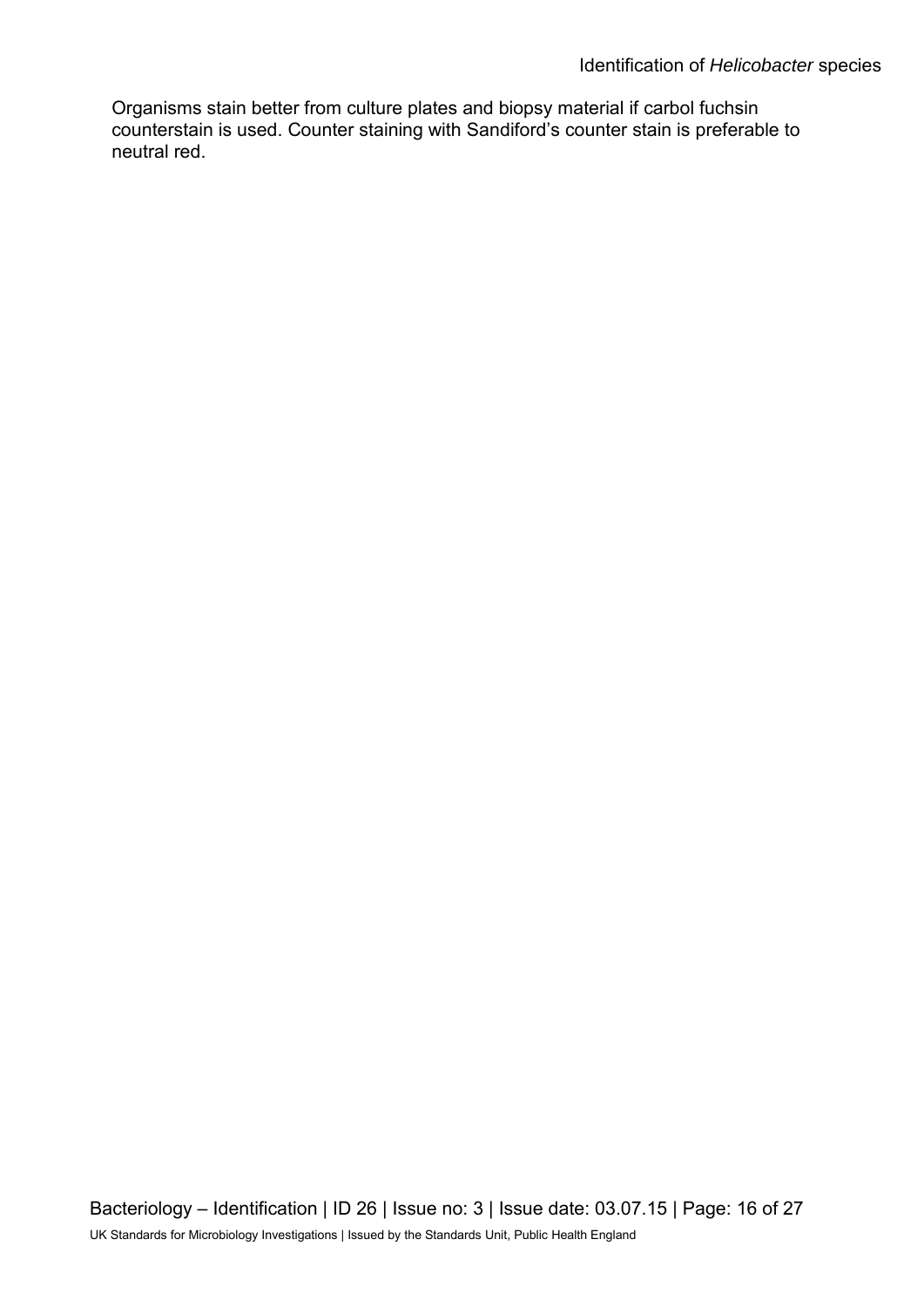# **1 Safety considerations12,29-44**

*Helicobacter pylori* is a Hazard group 2 organism and the processing of diagnostic samples can be carried out at Containment Level 2.

Laboratory acquired infections have been reported, one of them being accidental ingestion of *H. pylori*45.

Refer to current guidance on the safe handling of all organisms documented in this SMI.

Laboratory procedures that give rise to infectious aerosols must be conducted in a microbiological safety cabinet $36$ .

The above guidance should be supplemented with local COSHH and risk assessments.

Compliance with postal and transport regulations is essential.

# **2 Target organisms**

*Helicobacter* species reported to have caused human infection<sup>23,26,46,47</sup>

*Helicobacter pylori, Helicobacter cinaedi, Helicobacter canis, Helicobacter fennelliae, Helicobacter pullorum, Helicobacter bizzozeronii, Helicobacter cynogastricus, Helicobacter felis, Helicobacter salomonis, Helicobacter suis, Helicobacter bilis, Helicobacter canadensis, Helicobacter heilmannii*

*Helicobacter* species that may have caused human infection<sup>26,27</sup>

*Helicobacter ganmani*

# **3 Identification**

## **3.1 Microscopic appearance**

Gram stain [\(TP 39 - Staining procedures\)](https://www.gov.uk/government/collections/standards-for-microbiology-investigations-smi#test-procedures)

Presence of Gram negative, long, thin, straight or slightly curved to spiral-shaped rods. Spiral or helical shapes are less evident.

Older cultures may produce coccoid forms.

## **3.2 Primary isolation media**

Chocolate / Columbia blood agar plate incubated in 5% oxygen with 5-10%  $CO<sub>2</sub>$  at 35-37°C for up to 7 days. Incubation for up to 10 days may be required post-treatment.

*H. pylori* selective agar plate incubated in 5% oxygen with 5-10% CO<sub>2</sub> at 35-37°C for up to 7 days. Incubation for up to 10 days may be required post-treatment.

The Reference Laboratory (Gastrointestinal Bacteria Reference Unit, Laboratory of Gastrointestinal Pathogens, PHE, Colindale) recommends the use of 10% Columbia blood agar with and without DENT supplement (vancomycin, trimethoprim, cefsoludin and amphotericin B) and a microaerophilic atmosphere consisting of 86% N<sub>2</sub>, 4% O<sub>2</sub> with 5% CO<sub>2</sub> and 5% H<sub>2</sub> for primary isolation of *Helicobacter* species.

**Note:** The DENT's selective supplement is commercially available.

Bacteriology – Identification | ID 26 | Issue no: 3 | Issue date: 03.07.15 | Page: 17 of 27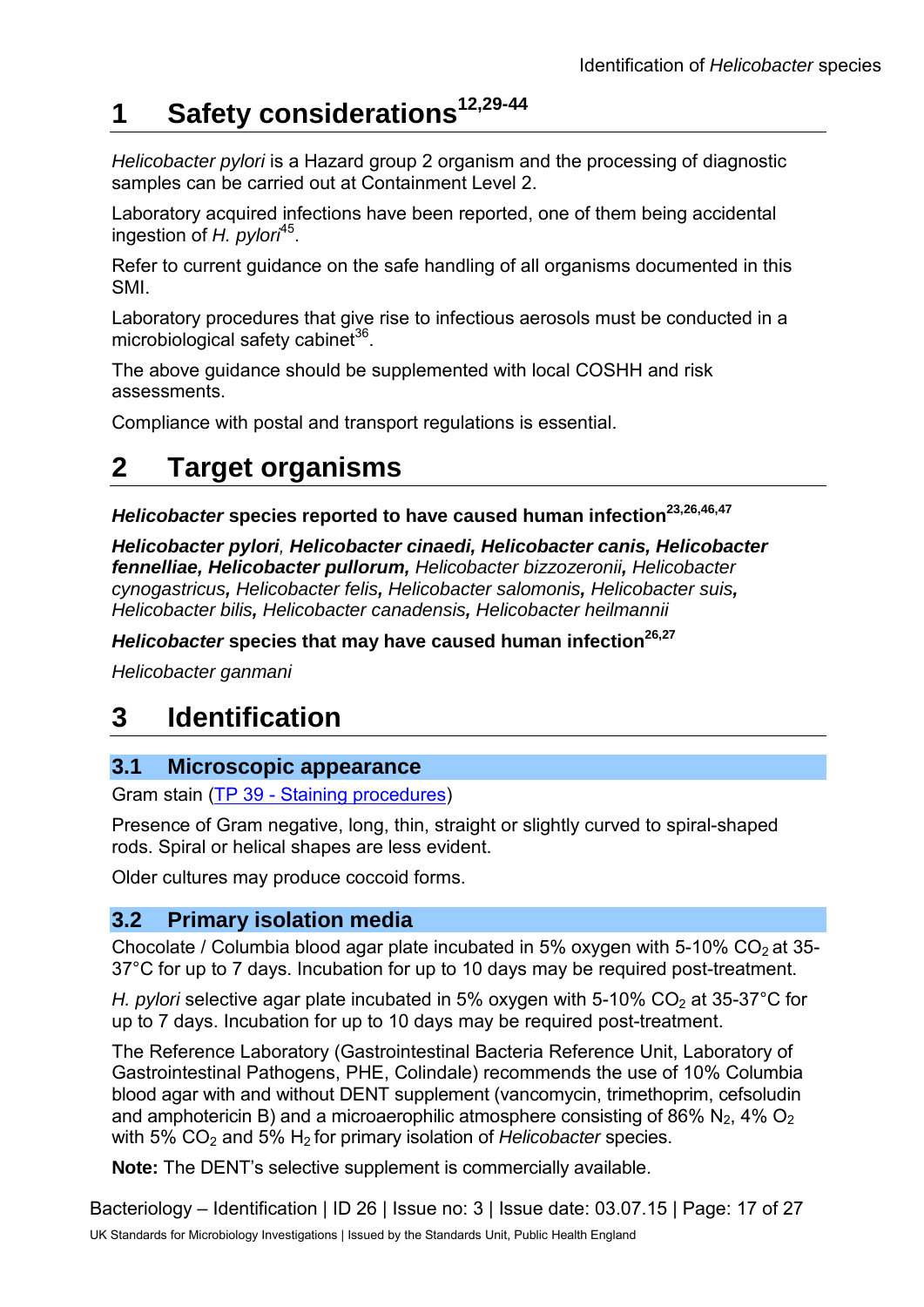# **3.3 Colonial appearance**

On blood agar, *Helicobacter* colonies appear as small (1mm), grey, translucent and may be slightly haemolytic after 3-5 days. After 6 days of incubation, moist, glassy, swarming colonies are observed on the agar plate.

### **3.4 Test procedures**

### **3.4.1 Biochemical tests**

#### **Oxidase Test** [\(TP 26 - Oxidase test\)](https://www.gov.uk/government/collections/standards-for-microbiology-investigations-smi#test-procedures)

All *Helicobacter* species are oxidase positive.

### **Catalase Test** [\(TP 8 - Catalase test\)](https://www.gov.uk/government/collections/standards-for-microbiology-investigations-smi#test-procedures)

*Helicobacter* species are catalase positive except *Helicobacter canis* which are catalase negative.

### **Urease Test** (TP [36 – Urease test\)](https://www.gov.uk/government/collections/standards-for-microbiology-investigations-smi#test-procedures)

The urease test is used to determine the ability of an organism to split urea, through the production of the enzyme urease.

*H. pylori* is strongly urease positive. Its ability to split urea within 30 seconds distinguishes it from other *Helicobacter* species. See the flowchart for results of other *Helicobacter* species.

# **3.4.2 Commercial identification system**

Several commercial identification kits are available for the speciation of *Helicobacter*. Laboratories should follow manufacturer's instructions and rapid tests and kits and should be validated and be shown to be fit for purpose prior to use. Results should be interpreted in conjunction with the key test results indicated above.

# **3.4.3 Matrix-assisted laser desorption/ionisation time of flight (MALDI-TOF) mass spectrometry**

This has been shown to be a rapid and powerful tool because of its reproducibility, speed and sensitivity of analysis. The advantage of MALDI-TOF as compared with other identification methods is that the results of the analysis are available within a few hours rather than several days. The speed and the simplicity of sample preparation and result acquisition associated with minimal consumable costs make this method well suited for routine and high throughput use<sup>48</sup>.

This technique has been used for the identification of *Helicobacter* species (*H. pullorum* and *H. pametensis*) and their distinction from phenotypically similar *Campylobacter* species in clinical diagnostics<sup>49</sup>. However, this technique has not been very successful for the identification of *H. pylori* because it is characterized by a high  $intraspecies$  variability $50$ .

Ultimately, MALDI-based identification systems may prove the most cost-effective means of identification dependent only on how comprehensive the databases are $51$ .

# **3.4.4 Nucleic acid amplification tests (NAATs)**

PCR is usually considered to be a good method as it is simple, sensitive and specific. The basis for PCR diagnostic applications in microbiology is the detection of infectious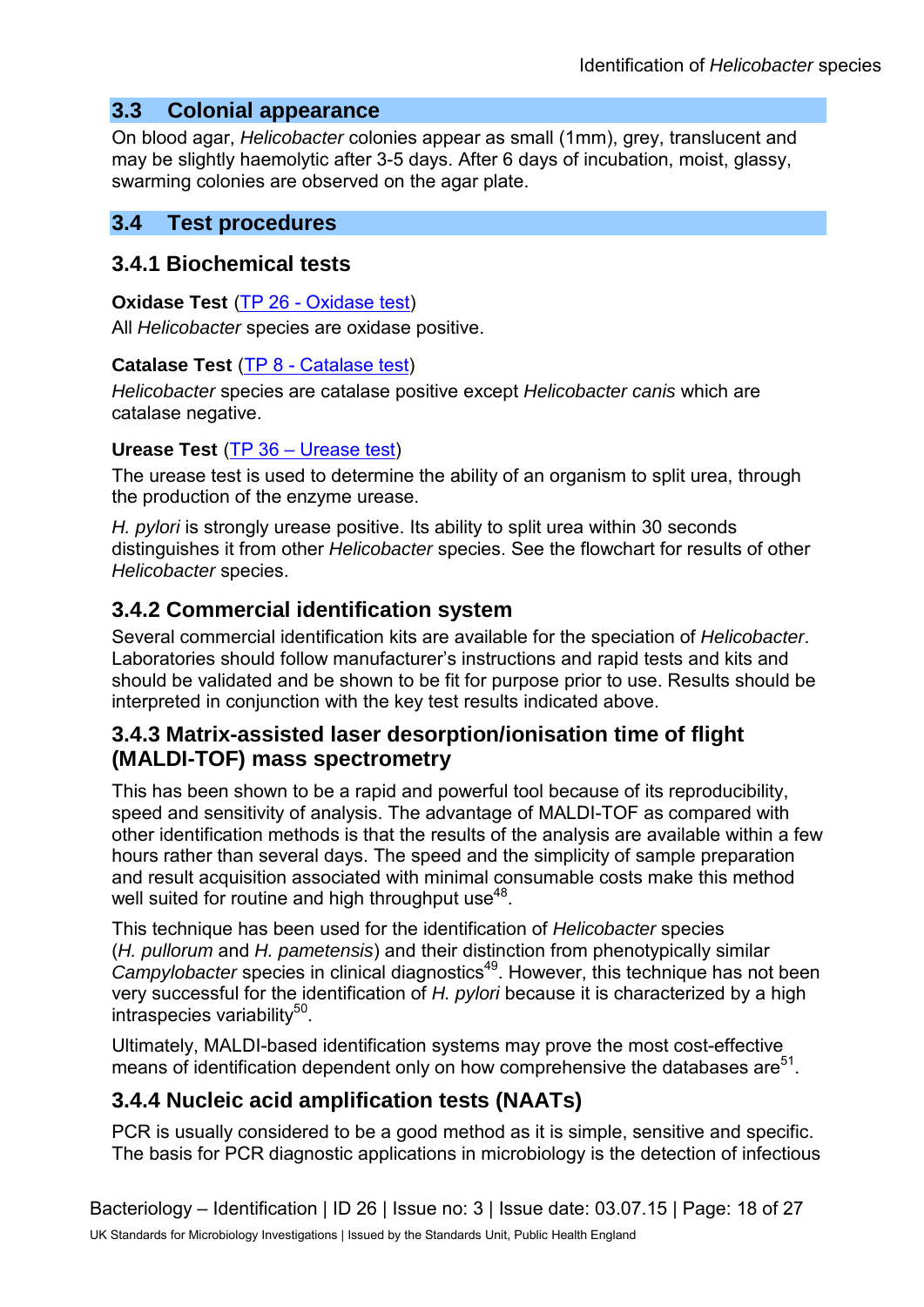agents and the discrimination of non-pathogenic from pathogenic strains by virtue of specific genes.

This has been used for the rapid detection of *Helicobacter* species in clinical specimens9,52,53. It has been used to identify *H. cinaedi* infections but also for screening of carriers $54$ .

A PCR-based assay has been developed that enables clarithromycin sensitivity of *H. pylori* to be determined within 1hr, excluding time for template preparation<sup>55</sup>.

This technique has helped facilitate rapid diagnosis and prompt the initiation of the appropriate chemotherapy as well as used for epidemiological studies.

# **3.5 Further identification**

# **Rapid molecular methods**

Molecular methods have had an enormous impact on the taxonomy of *Helicobacter* and have made identification of many species more rapid and precise than is possible with phenotypic techniques.

A variety of rapid typing methods have been developed for isolates from clinical samples; these include molecular techniques such as Pulsed Field Gel Electrophoresis (PFGE), 16S rRNA gene sequencing, and Polymerase Chain reaction- Restriction Fragment Length Polymorphism Analysis (PCR-RFLP). All of these approaches enable subtyping of unrelated strains, but do so with different accuracy, discriminatory power, and reproducibility.

However, some of these methods remain accessible to reference laboratories only and are difficult to implement for routine bacterial identification in a clinical laboratory.

### **16S rRNA gene sequencing**

A genotypic identification method, 16S rRNA gene sequencing is used for phylogenetic studies and has subsequently been found to be capable of re-classifying bacteria into completely new species, or even genera. It has also been used to describe new species that have never been successfully cultured.

The availability of gene sequencing has revolutionized the taxonomy of the genus *Helicobacter.* This has also been used to identify new species; like *Helicobacter cynogastricus, Helicobacter bilis* as well as to emend the description of already existing species and also to re-classify organisms eg the transfer of *Campylobacter pylori* and *Campylobacter mustelae* to the Genus *Helicobacter*1,18,22. However, the important pitfalls are that 16sDNA sequences may be too conserved to reveal diversity among species as well as not having the ability to distinguish between closely related species $56$ .

#### **Polymerase chain reaction- restriction fragment length polymorphism analysis (PCR-RFLP)**

This has proved a useful typing technique for a number of groups of organisms, and can be used to identify species within some genera.

This has been used successfully in the differentiation between *H. canadensis* and *H. pullorum* by using restriction enzyme, *Apa*LI and has helped facilitate rapid diagnosis and prompt initiation of the appropriate chemotherapy<sup>15</sup>.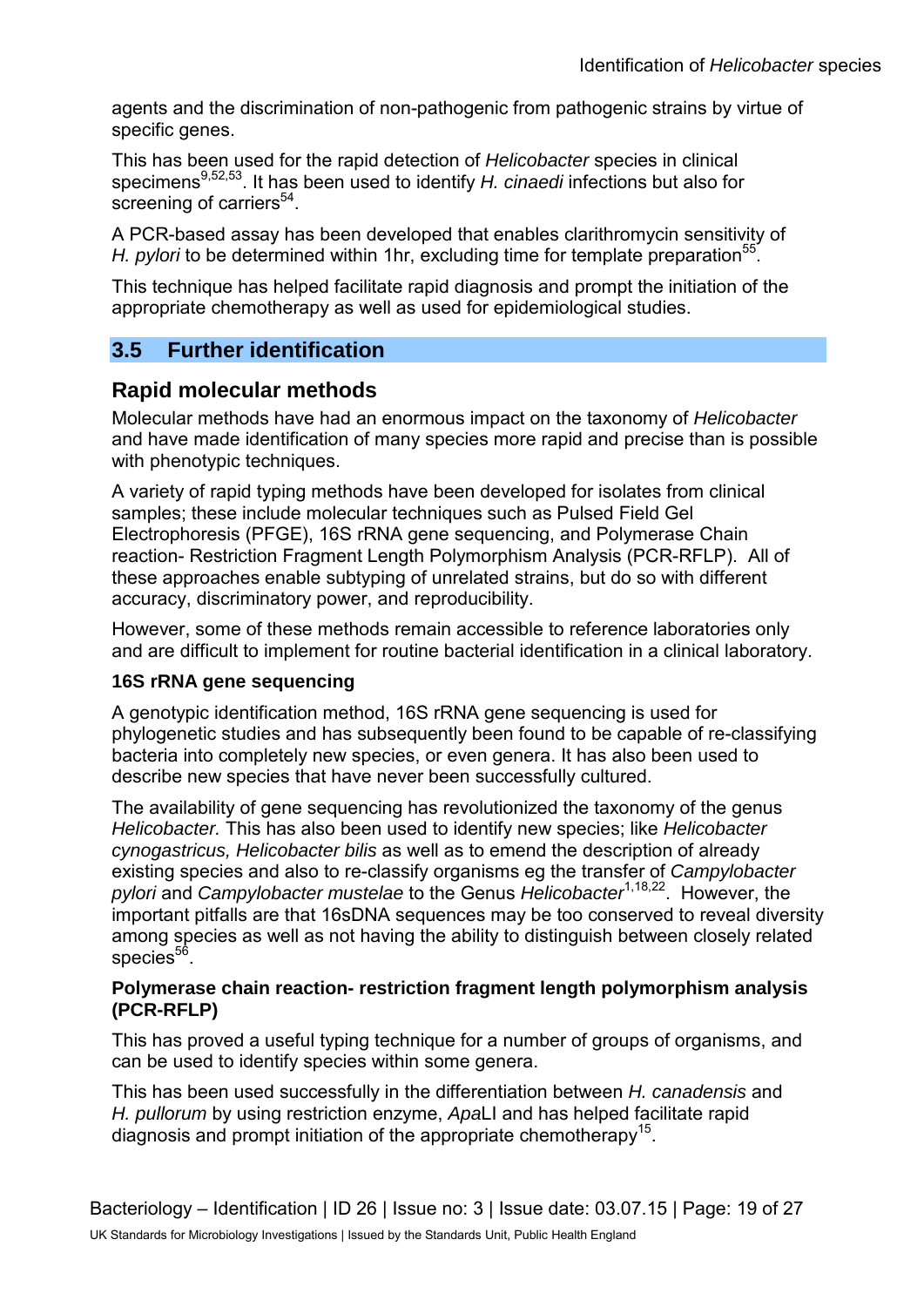### **Pulsed field gel electrophoresis (PFGE)**

PFGE detects genetic variation between strains using rare-cutting restriction endonucleases, followed by separation of the resulting large genomic fragments on an agarose gel. PFGE is known to be highly discriminatory and a frequently used technique for outbreak investigations and has gained broad application in characterizing epidemiologically related isolates. However, the stability of PFGE may be insufficient for reliable application in long-term epidemiological studies. However, due to its time-consuming nature (30hr or longer to perform) and its requirement for special equipment, PFGE is not used widely outside the reference laboratories $57,58$ . The other limitations are that PFGE is labour-intensive, and the results are difficult to analyse and not easily transferable between laboratories<sup>59</sup>.

PFGE performed with *Not*I has been used to characterise *Helicobacter pylori* but the main disadvantage of this technique is the low typeability, as up to 40% of isolates may not be susceptible to analysis due to DNA modification/protection against digestion and DNA degradation during the PFGE procedure. However this has been used effectively to several other species of *Helicobacter,* with excellent typeability and discrimination for *H. cinaedi, H. hepaticus* and *H. pullorum*60.

This has been helpful for understanding the spread of disease between both humans and animals.

## **3.6 Storage and referral**

Contact the Reference Laboratory to obtain suitable transport medium for the referral of biopsies and isolates.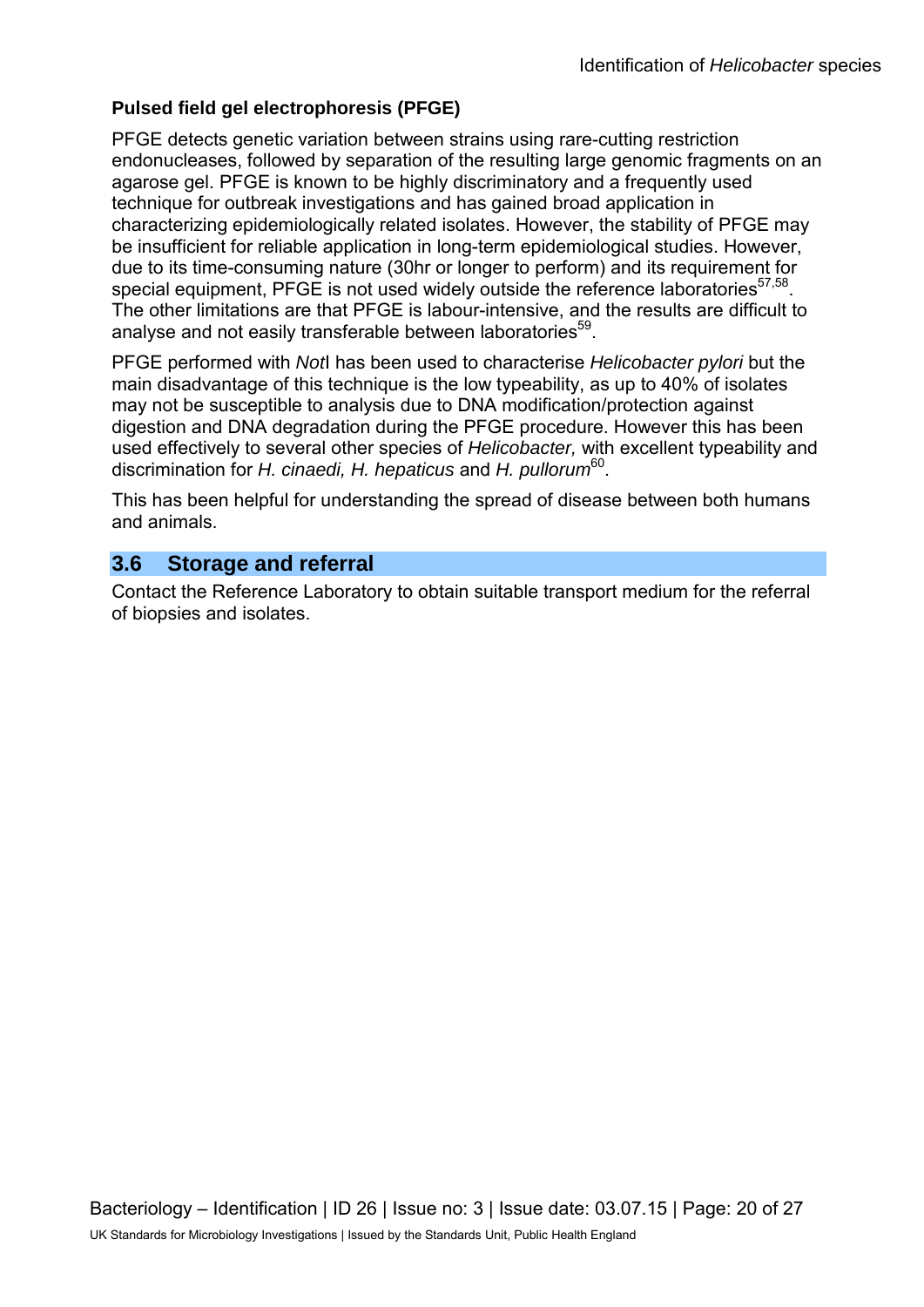# **4 Identification of** *Helicobacter* **species**



\* H. canadensis gives variable results

Where clinically indicated refer isolates of suspected *Helicobacter* species to the Reference Laboratory for identification and typing.

If required, contact the Reference Laboratory to obtain suitable transport medium for referral of biopsies and isolates.

The flowchart is for guidance only.

Bacteriology – Identification | ID 26 | Issue no: 3 | Issue date: 03.07.15 | Page: 21 of 27 UK Standards for Microbiology Investigations | Issued by the Standards Unit, Public Health England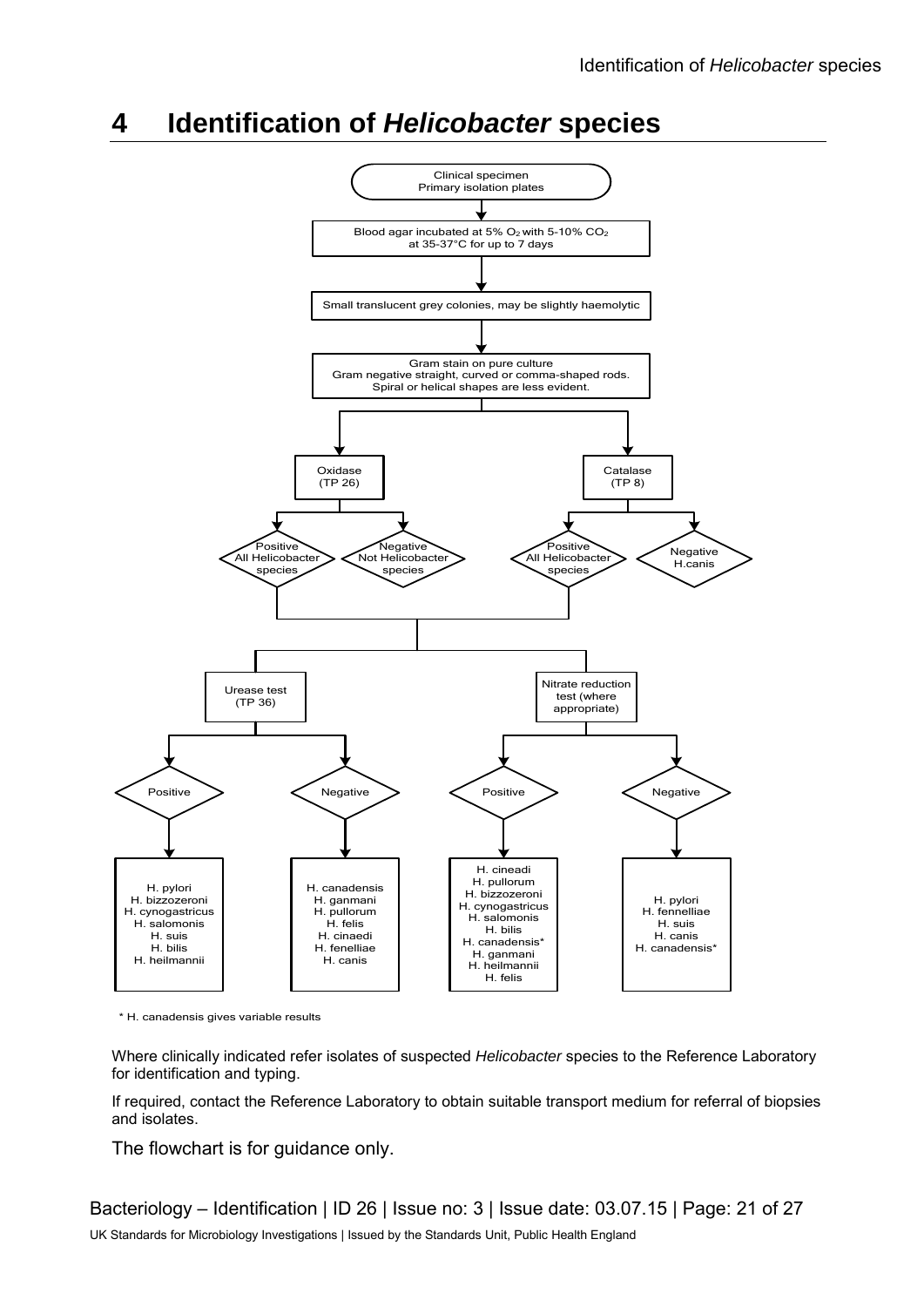# **5 Reporting**

# **5.1 Presumptive identification**

If appropriate growth characteristics, colonial appearance, Gram stain of the culture, oxidase, catalase, urease, nitrate and nitrite reduction test results (where appropriate) are demonstrated.

# **5.2 Confirmation of identification**

Following presumptive identification results and the Reference Laboratory report.

# **5.3 Medical microbiologist**

Inform the medical microbiologist of a presumptive or confirmed *Helicobacter* species according to local protocols.

# **5.4 CCDC**

Refer to local Memorandum of Understanding.

# **5.5 Public Health England<sup>61</sup>**

Refer to current guidelines on CIDSC and COSURV reporting.

### **5.6 Infection prevention and control team**

N/A

# **6 Referrals**

## **6.1 Reference laboratory**

Contact appropriate devolved national reference laboratory for information on the tests available, turnaround times, transport procedure and any other requirements for sample submission:

Gastrointestinal Bacteria Reference Unit (GBRU) Bacteriology Reference Department Public Health England 61 Colindale Avenue London NW9 5EQ Contact PHE's main switchboard: Tel. +44 (0) 20 8200 4400

England and Wales

[https://www.gov.uk/specialist-and-reference-microbiology-laboratory-tests-and](https://www.gov.uk/specialist-and-reference-microbiology-laboratory-tests-and-services)[services](https://www.gov.uk/specialist-and-reference-microbiology-laboratory-tests-and-services) 

#### **Scotland**

<http://www.hps.scot.nhs.uk/reflab/index.aspx>

Northern Ireland

<http://www.belfasttrust.hscni.net/Laboratory-MortuaryServices.htm>

Bacteriology – Identification | ID 26 | Issue no: 3 | Issue date: 03.07.15 | Page: 22 of 27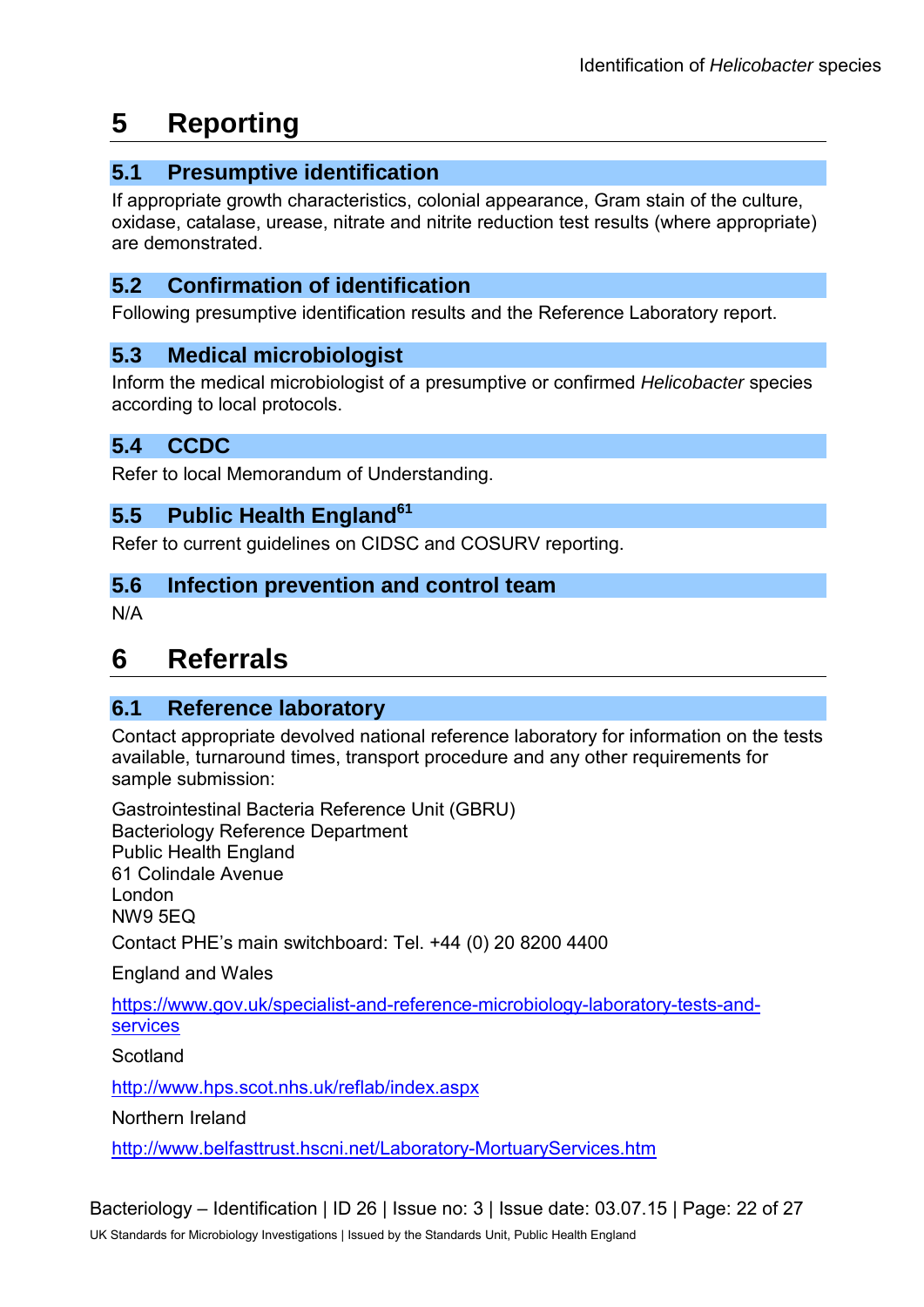# **7 Notification to PHE61,62 or equivalent in the devolved administrations63-66**

The Health Protection (Notification) regulations 2010 require diagnostic laboratories to notify Public Health England (PHE) when they identify the causative agents that are listed in Schedule 2 of the Regulations. Notifications must be provided in writing, on paper or electronically, within seven days. Urgent cases should be notified orally and as soon as possible, recommended within 24 hours. These should be followed up by written notification within seven days.

For the purposes of the Notification Regulations, the recipient of laboratory notifications is the local PHE Health Protection Team. If a case has already been notified by a registered medical practitioner, the diagnostic laboratory is still required to notify the case if they identify any evidence of an infection caused by a notifiable causative agent.

Notification under the Health Protection (Notification) Regulations 2010 does not replace voluntary reporting to PHE. The vast majority of NHS laboratories voluntarily report a wide range of laboratory diagnoses of causative agents to PHE and many PHE Health protection Teams have agreements with local laboratories for urgent reporting of some infections. This should continue.

**Note:** The Health Protection Legislation Guidance (2010) includes reporting of Human Immunodeficiency Virus (HIV) & Sexually Transmitted Infections (STIs), Healthcare Associated Infections (HCAIs) and Creutzfeldt–Jakob disease (CJD) under 'Notification Duties of Registered Medical Practitioners': it is not noted under 'Notification Duties of Diagnostic Laboratories'.

[https://www.gov.uk/government/organisations/public-health-england/about/our](https://www.gov.uk/government/organisations/public-health-england/about/our-governance#health-protection-regulations-2010)[governance#health-protection-regulations-2010](https://www.gov.uk/government/organisations/public-health-england/about/our-governance#health-protection-regulations-2010) 

Other arrangements exist in [Scotland](http://www.scotland.gov.uk/Topics/Health/Policy/Public-Health-Act/Implementation/Guidance/Guidance-Part2)<sup>63,64</sup>, Wales<sup>65</sup> and [Northern Ireland](http://www.publichealth.hscni.net/directorate-public-health/health-protection)<sup>66</sup>.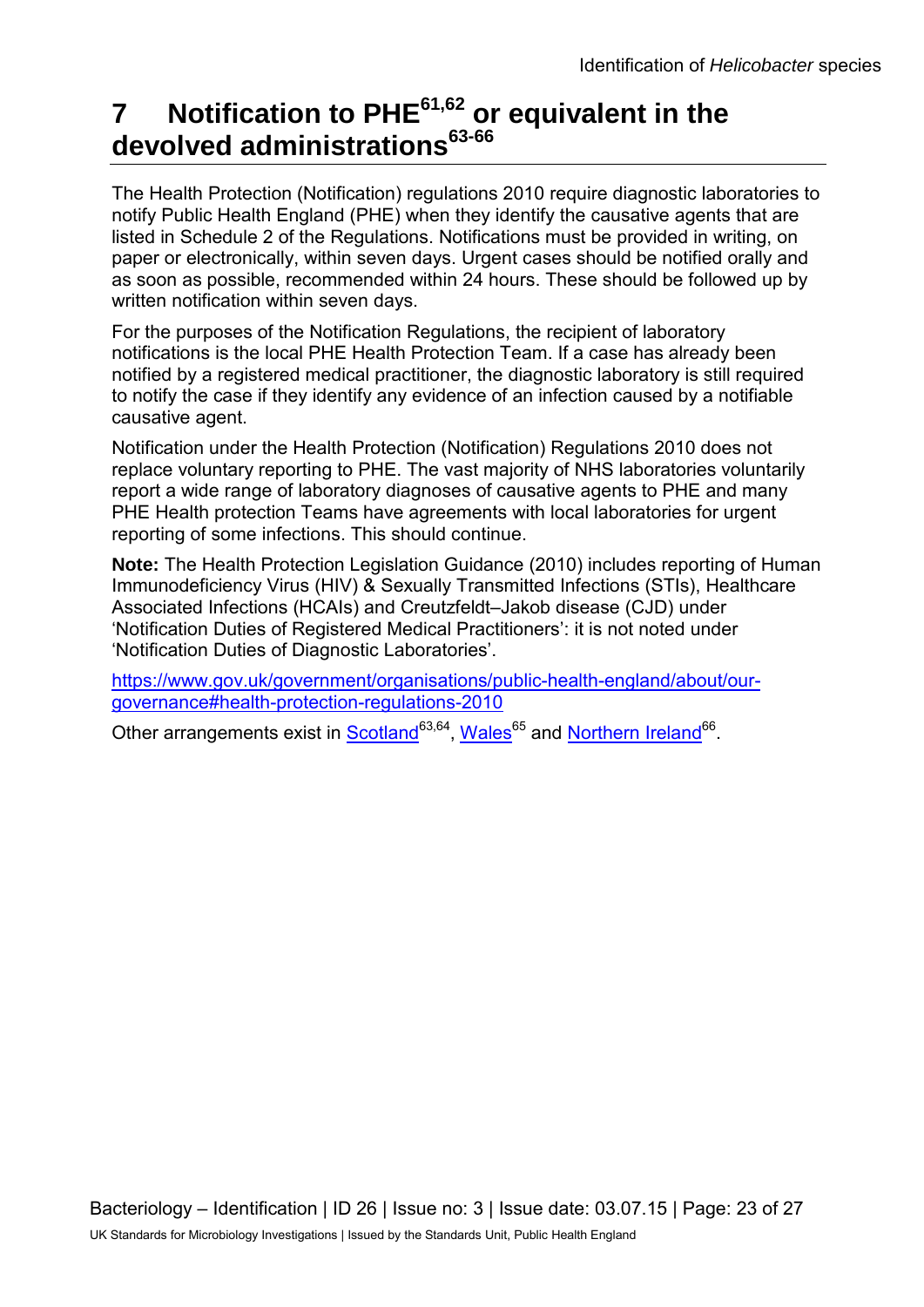# **References**

- 1. Goodwin CS, Armstrong.J.A., Chilvers T, Peters M, Collins MD, Sly L, et al. Transfer of Campylobacter pylori and Campylobacter mustelae to Helicobacter gen.nov. as Helicobacter pylori comb. nov. and Helicobacter mustelae comb.nov., respectivley. International Journal of Systematic Bacteriology 1989;39:397-405.
- 2. Dewhirst FE, Shen Z, Scimeca MS, Stokes LN, Boumenna T, Chen T, et al. Discordant 16S and 23S rRNA gene phylogenies for the genus Helicobacter: implications for phylogenetic inference and systematics. J Bacteriol 2005;187:6106-18.
- 3. Euzeby,JP. Genus *Helicobacter*. 2013.
- 4. Owen RJ. Helicobacter--species classification and identification. Br Med Bull 1998;54:17-30.
- 5. O'Rourke JL, Grehan M, Lee A. Non-pylori Helicobacter species in humans. GUT 2001;49:601-6.
- 6. Leemann C, Gambillara E, Prod'hom G, Jaton K, Panizzon R, Bille J, et al. First case of bacteremia and multifocal cellulitis due to Helicobacter canis in an immunocompetent patient. J Clin Microbiol 2006;44:4598-600.
- 7. Fox JG, Dewhirst FE, Shen Z, Feng Y, Taylor NS, Paster BJ, et al. Hepatic Helicobacter species identified in bile and gallbladder tissue from Chileans with chronic cholecystitis. Gastroenterology 1998;114:755-63.
- 8. Jervis AJ, Butler JA, Lawson AJ, Langdon R, Wren BW, Linton D. Characterization of the structurally diverse N-linked glycans of Campylobacter species. J Bacteriol 2012;194:2355-62.
- 9. Gonzalez A, Piqueres P, Moreno Y, Canigral I, Owen RJ, Hernandez J, et al. A novel real-time PCR assay for the detection of Helicobacter pullorum-like organisms in chicken products. Int Microbiol 2008;11:203-8.
- 10. Ceelen L, Decostere A, Verschraegen G, Ducatelle R, Haesebrouck F. Prevalence of Helicobacter pullorum among patients with gastrointestinal disease and clinically healthy persons. J Clin Microbiol 2005;43:2984-6.
- 11. Teare L, Peters T, Saverymuttu S, Owen R, Tiwari I. Antibiotic resistance in Helicobacter pylori. Lancet 1999;353:242.
- 12. Advisory Committee on Dangerous Pathogens. The Approved List of Biological Agents. Health and Safety Executive. 2013. p. 1-32
- 13. Hua JS, Zheng PY, Ho B. Species differentiation and identification in the genus of Helicobacter. World J Gastroenterol 1999;5:7-9.
- 14. Stanley J, Linton D, Burnens AP, Dewhirst FE, Owen RJ, Porter A, et al. Helicobacter canis sp. nov., a new species from dogs: an integrated study of phenotype and genotype. J Gen Microbiol 1993;139:2495-504.
- 15. Fox JG, Chien CC, Dewhirst FE, Paster BJ, Shen Z, Melito PL, et al. Helicobacter canadensis sp. nov. isolated from humans with diarrhea as an example of an emerging pathogen. J Clin Microbiol 2000;38:2546-9.
- 16. Stanley J, Linton D, Burnens AP, Dewhirst FE, On SL, Porter A, et al. Helicobacter pullorum sp. nov.-genotype and phenotype of a new species isolated from poultry and from human patients with gastroenteritis. Microbiology 1994;140 ( Pt 12):3441-9.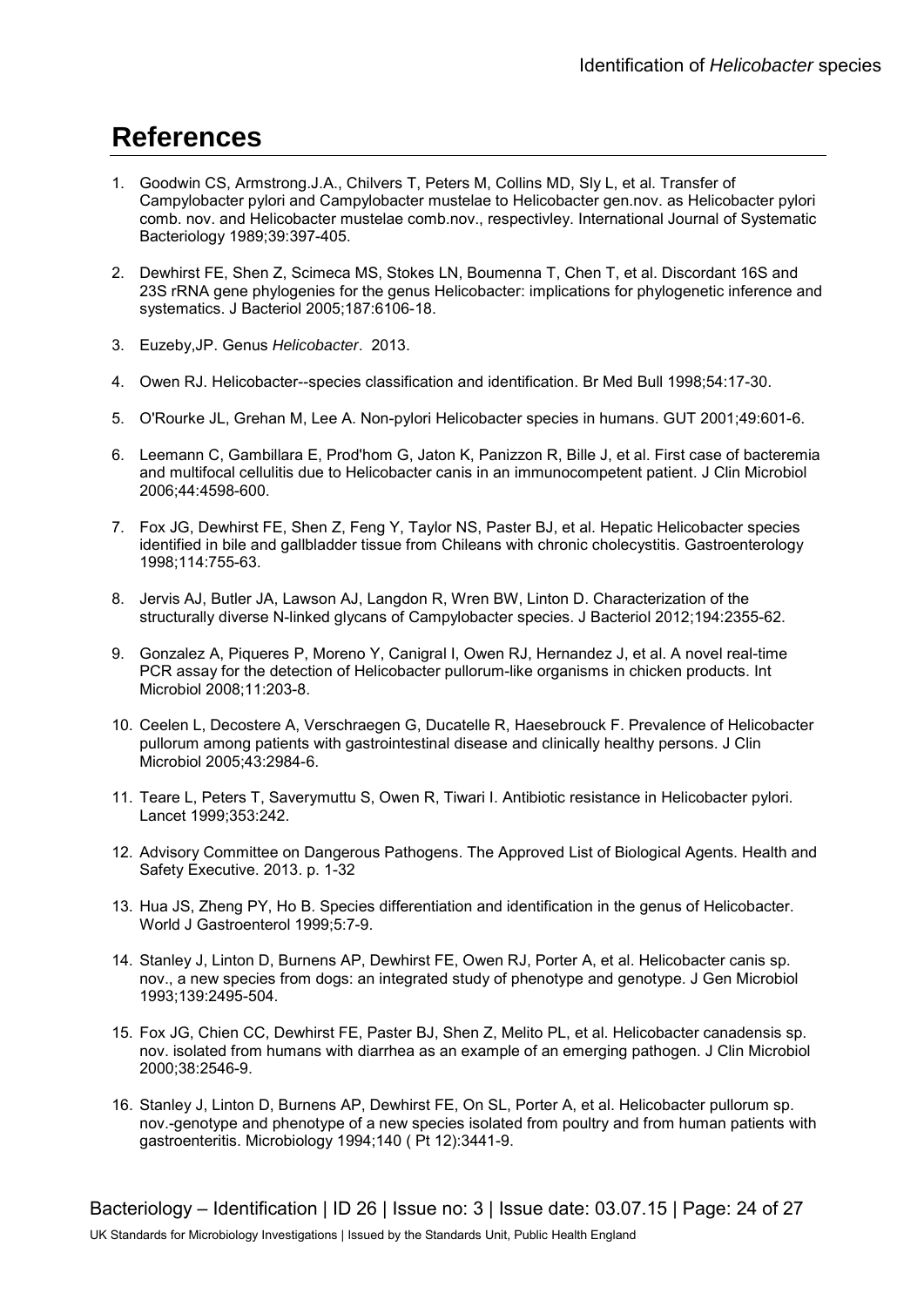- 17. Hanninen ML, Happonen I, Saari S, Jalava K. Culture and characteristics of Helicobacter bizzozeronii, a new canine gastric Helicobacter sp. Int J Syst Bacteriol 1996;46:160-6.
- 18. Van den Bulck K, Decostere A, Baele M, Vandamme P, Mast J, Ducatelle R, et al. Helicobacter cynogastricus sp. nov., isolated from the canine gastric mucosa. Int J Syst Evol Microbiol 2006;56:1559-64.
- 19. Jalava K, Kaartinen M, Utriainen M, Happonen I, Hanninen ML. Helicobacter salomonis sp. nov., a canine gastric Helicobacter sp. related to Helicobacter felis and Helicobacter bizzozeronii. Int J Syst Bacteriol 1997;47:975-82.
- 20. Baele M, Decostere A, Vandamme P, Ceelen L, Hellemans A, Mast J, et al. Isolation and characterization of Helicobacter suis sp. nov. from pig stomachs. Int J Syst Evol Microbiol 2008;58:1350-8.
- 21. Paster BJ, Lee A, Fox JG, Dewhirst FE, Tordoff LA, Fraser GJ, et al. Phylogeny of Helicobacter felis sp. nov., Helicobacter mustelae, and related bacteria. Int J Syst Bacteriol 1991;41:31-8.
- 22. Fox JG, Yan LL, Dewhirst FE, Paster BJ, Shames B, Murphy JC, et al. Helicobacter bilis sp. nov., a novel Helicobacter species isolated from bile, livers, and intestines of aged, inbred mice. J Clin Microbiol 1995;33:445-54.
- 23. Smet A, Flahou B, D'Herde K, Vandamme P, Cleenwerck I, Ducatelle R, et al. Helicobacter heilmannii sp. nov., isolated from feline gastric mucosa. Int J Syst Evol Microbiol 2012;62:299-306.
- 24. Haesebrouck F, Pasmans F, Flahou B, Chiers K, Baele M, Meyns T, et al. Gastric helicobacters in domestic animals and nonhuman primates and their significance for human health. Clin Microbiol Rev 2009;22:202-23, Table.
- 25. Robertson BR, O'Rourke JL, Vandamme P, On SL, Lee A. Helicobacter ganmani sp. nov., a urease-negative anaerobe isolated from the intestines of laboratory mice. Int J Syst Evol Microbiol 2001;51:1881-9.
- 26. Lawson AJ. Helicobacter. Manual of Clinical Microbiology 10th Edition American Society for Microbiology. 10 ed. 2011.
- 27. Tolia V, Nilsson HO, Boyer K, Wuerth A, Al-Soud WA, Rabah R, et al. Detection of Helicobacter ganmani-like 16S rDNA in pediatric liver tissue. Helicobacter 2004;9:460-8.
- 28. Solnick JV. Clinical significance of Helicobacter species other than Helicobacter pylori. Clin Infect Dis 2003;36:349-54.
- 29. European Parliament. UK Standards for Microbiology Investigations (SMIs) use the term "CE marked leak proof container" to describe containers bearing the CE marking used for the collection and transport of clinical specimens. The requirements for specimen containers are given in the EU in vitro Diagnostic Medical Devices Directive (98/79/EC Annex 1 B 2.1) which states: "The design must allow easy handling and, where necessary, reduce as far as possible contamination of, and leakage from, the device during use and, in the case of specimen receptacles, the risk of contamination of the specimen. The manufacturing processes must be appropriate for these purposes".
- 30. Official Journal of the European Communities. Directive 98/79/EC of the European Parliament and of the Council of 27 October 1998 on *in vitro* diagnostic medical devices. 7-12-1998. p. 1-37.
- 31. Health and Safety Executive. Safe use of pneumatic air tube transport systems for pathology specimens. 9/99.
- 32. Department for transport. Transport of Infectious Substances, 2011 Revision 5. 2011.

Bacteriology – Identification | ID 26 | Issue no: 3 | Issue date: 03.07.15 | Page: 25 of 27 UK Standards for Microbiology Investigations | Issued by the Standards Unit, Public Health England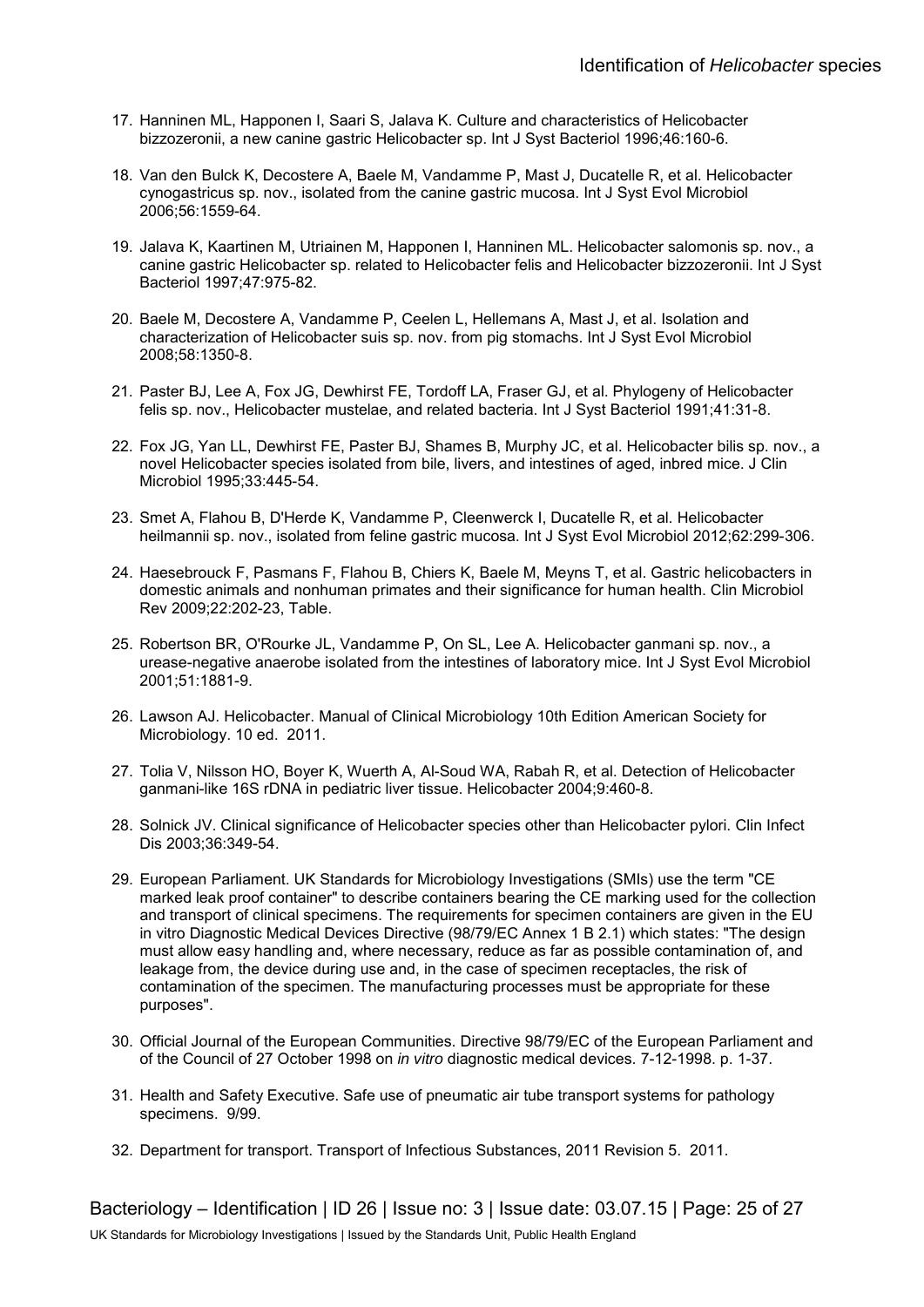- 33. World Health Organization. Guidance on regulations for the Transport of Infectious Substances 2013-2014. 2012.
- 34. Home Office. Anti-terrorism, Crime and Security Act. 2001 (as amended).
- 35. Advisory Committee on Dangerous Pathogens. Infections at work: Controlling the risks. Her Majesty's Stationery Office. 2003.
- 36. Advisory Committee on Dangerous Pathogens. Biological agents: Managing the risks in laboratories and healthcare premises. Health and Safety Executive. 2005.
- 37. Advisory Committee on Dangerous Pathogens. Biological Agents: Managing the Risks in Laboratories and Healthcare Premises. Appendix 1.2 Transport of Infectious Substances - Revision. Health and Safety Executive. 2008.
- 38. Centers for Disease Control and Prevention. Guidelines for Safe Work Practices in Human and Animal Medical Diagnostic Laboratories. MMWR Surveill Summ 2012;61:1-102.
- 39. Health and Safety Executive. Control of Substances Hazardous to Health Regulations. The Control of Substances Hazardous to Health Regulations 2002. 5th ed. HSE Books; 2002.
- 40. Health and Safety Executive. Five Steps to Risk Assessment: A Step by Step Guide to a Safer and Healthier Workplace. HSE Books. 2002.
- 41. Health and Safety Executive. A Guide to Risk Assessment Requirements: Common Provisions in Health and Safety Law. HSE Books. 2002.
- 42. Health Services Advisory Committee. Safe Working and the Prevention of Infection in Clinical Laboratories and Similar Facilities. HSE Books. 2003.
- 43. British Standards Institution (BSI). BS EN12469 Biotechnology performance criteria for microbiological safety cabinets. 2000.
- 44. British Standards Institution (BSI). BS 5726:2005 Microbiological safety cabinets. Information to be supplied by the purchaser and to the vendor and to the installer, and siting and use of cabinets. Recommendations and guidance. 24-3-2005. p. 1-14
- 45. Matysiak-Budnik T, Briet F, Heyman M, Megraud F. Laboratory-acquired Helicobacter pylori infection. Lancet 1995;346:1489-90.
- 46. Melito PL, Woodward DL, Bernard KA, Price L, Khakhria R, Johnson WM, et al. Differentiation of clinical Helicobacter pullorum isolates from related Helicobacter and Campylobacter species. Helicobacter 2000;5:142-7.
- 47. Fox JG. The non-H pylori helicobacters: their expanding role in gastrointestinal and systemic diseases. GUT 2002;50:273-83.
- 48. Barbuddhe SB, Maier T, Schwarz G, Kostrzewa M, Hof H, Domann E, et al. Rapid identification and typing of listeria species by matrix-assisted laser desorption ionization-time of flight mass spectrometry. Appl Environ Microbiol 2008;74:5402-7.
- 49. Alispahic M, Hummel K, Jandreski-Cvetkovic D, Nobauer K, Razzazi-Fazeli E, Hess M, et al. Species-specific identification and differentiation of Arcobacter, Helicobacter and Campylobacter by full-spectral matrix-associated laser desorption/ionization time of flight mass spectrometry analysis. J Med Microbiol 2010;59:295-301.
- 50. Ilina EN. Direct Matrix-Assisted Laser Desorption-Ionisation (MALDI) Mass-Spectrometry Bacteria Profiling for Identifying and Characterizing Pathogens. Acta Naturae 2009;1:115-20.